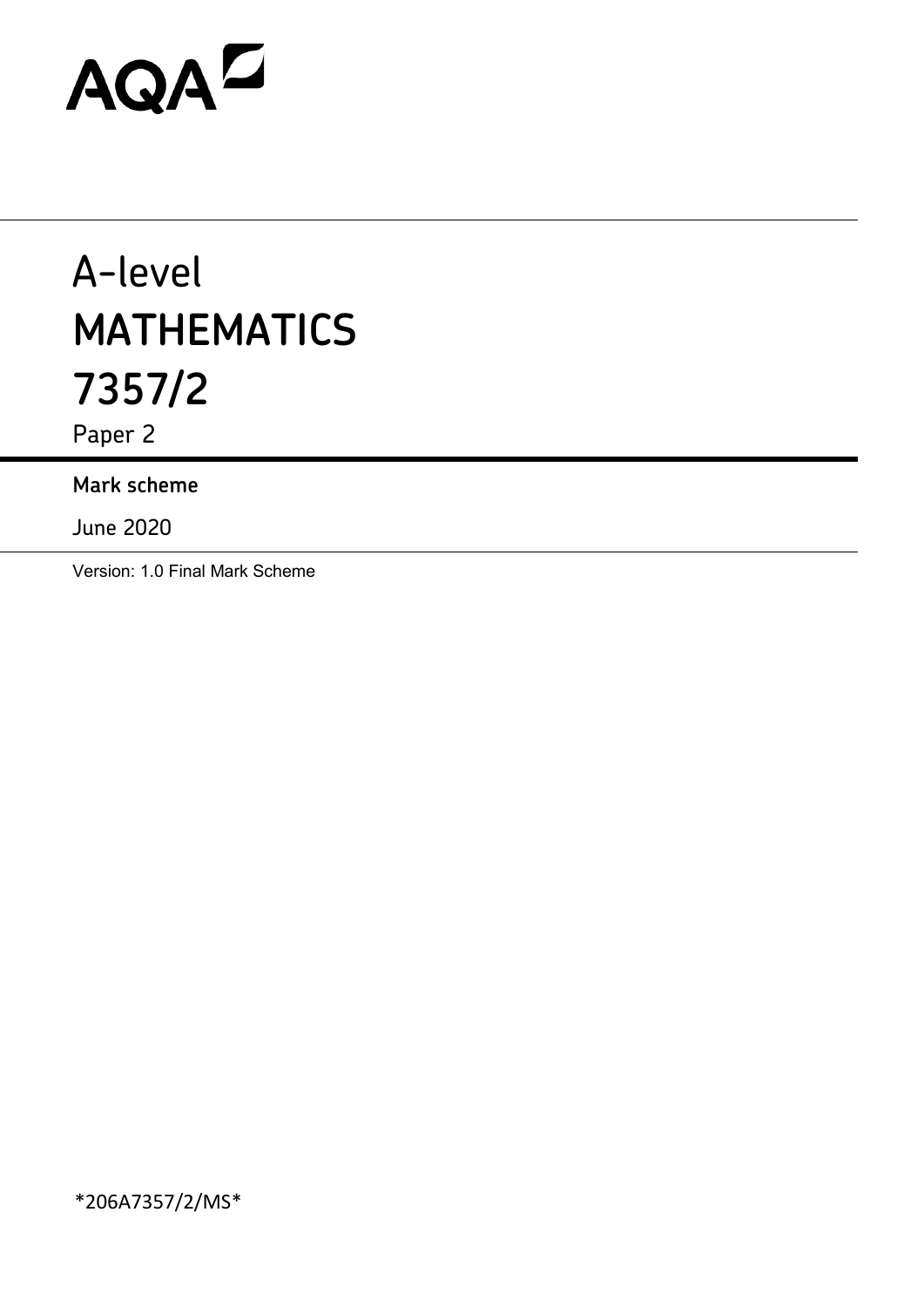Mark schemes are prepared by the Lead Assessment Writer and considered, together with the relevant questions, by a panel of subject teachers. This mark scheme includes any amendments made at the standardisation events which all associates participate in and is the scheme which was used by them in this examination. The standardisation process ensures that the mark scheme covers the students' responses to questions and that every associate understands and applies it in the same correct way. As preparation for standardisation each associate analyses a number of students' scripts. Alternative answers not already covered by the mark scheme are discussed and legislated for. If, after the standardisation process, associates encounter unusual answers which have not been raised they are required to refer these to the Lead Examiner.

It must be stressed that a mark scheme is a working document, in many cases further developed and expanded on the basis of students' reactions to a particular paper. Assumptions about future mark schemes on the basis of one year's document should be avoided; whilst the guiding principles of assessment remain constant, details will change, depending on the content of a particular examination paper.

Further copies of this mark scheme are available from aqa.org.uk

#### **Copyright information**

AQA retains the copyright on all its publications. However, registered schools/colleges for AQA are permitted to copy material from this booklet for their own internal use, with the following important exception: AQA cannot give permission to schools/colleges to photocopy any material that is acknowledged to a third party even for internal use within the centre.

Copyright © 2020 AQA and its licensors. All rights reserved.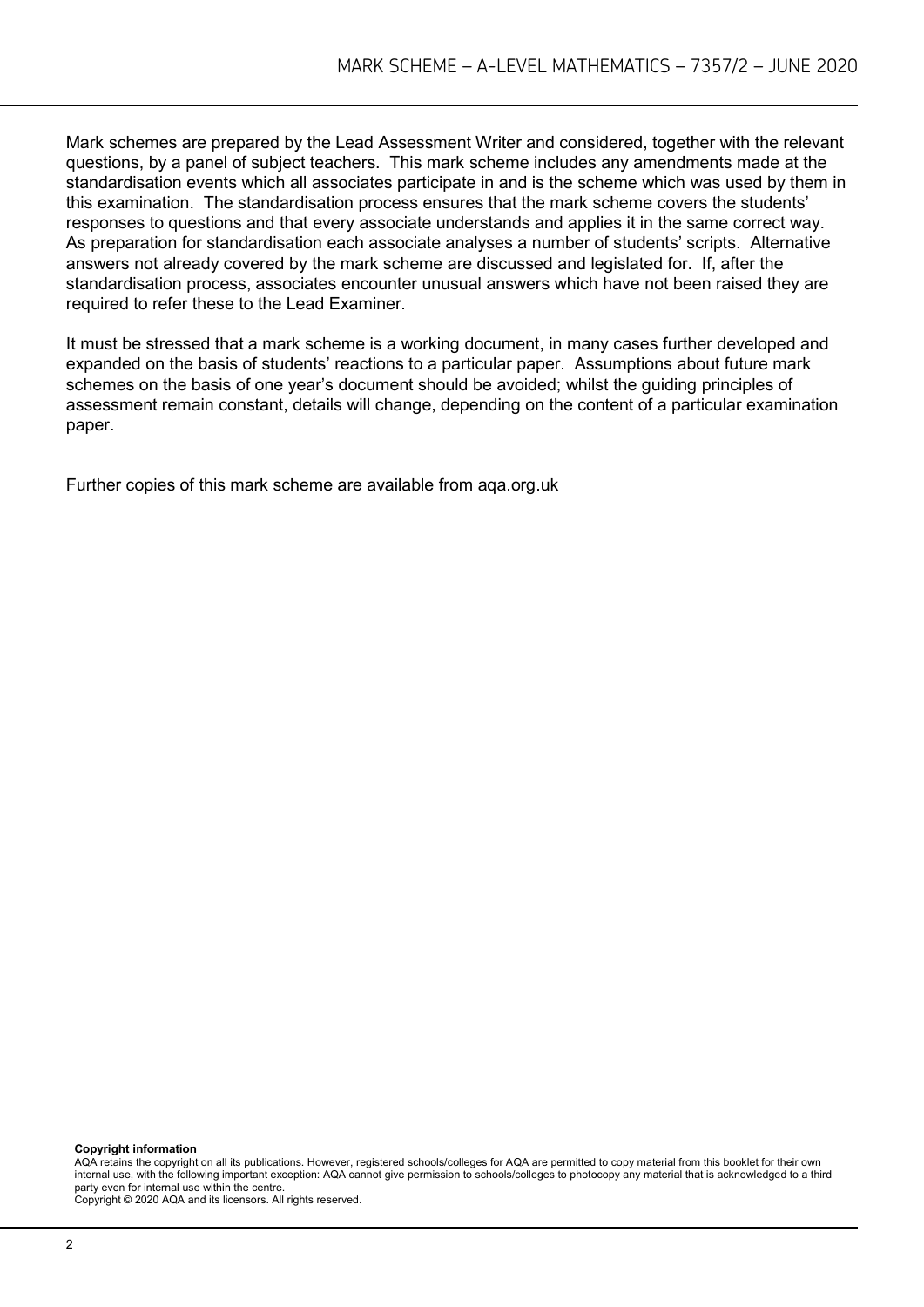# **Mark scheme instructions to examiners**

## **General**

The mark scheme for each question shows:

- the marks available for each part of the question
- the total marks available for the question
- marking instructions that indicate when marks should be awarded or withheld including the principle on which each mark is awarded. Information is included to help the examiner make his or her judgement and to delineate what is creditworthy from that not worthy of credit
- a typical solution. This response is one we expect to see frequently. However credit must be given on the basis of the marking instructions.

If a student uses a method which is not explicitly covered by the marking instructions the same principles of marking should be applied. Credit should be given to any valid methods. Examiners should seek advice from their senior examiner if in any doubt.

#### **Key to mark types**

| M | mark is for method                                                 |
|---|--------------------------------------------------------------------|
|   | mark is for reasoning                                              |
|   | mark is dependent on M or m marks and is for accuracy              |
|   | mark is independent of M or m marks and is for method and accuracy |
|   | mark is for explanation                                            |
|   | follow through from previous incorrect result                      |

#### **Key to mark scheme abbreviations**

| CAO         | correct answer only                                               |
|-------------|-------------------------------------------------------------------|
| <b>CSO</b>  | correct solution only                                             |
| ft          | follow through from previous incorrect result                     |
| 'their'     | Indicates that credit can be given from previous incorrect result |
| <b>AWFW</b> | anything which falls within                                       |
| <b>AWRT</b> | anything which rounds to                                          |
| <b>ACF</b>  | any correct form                                                  |
| AG          | answer given                                                      |
| <b>SC</b>   | special case                                                      |
| <b>OE</b>   | or equivalent                                                     |
| <b>NMS</b>  | no method shown                                                   |
| PI          | possibly implied                                                  |
| <b>SCA</b>  | substantially correct approach                                    |
| sf          | significant figure(s)                                             |
| dp          | decimal place(s)                                                  |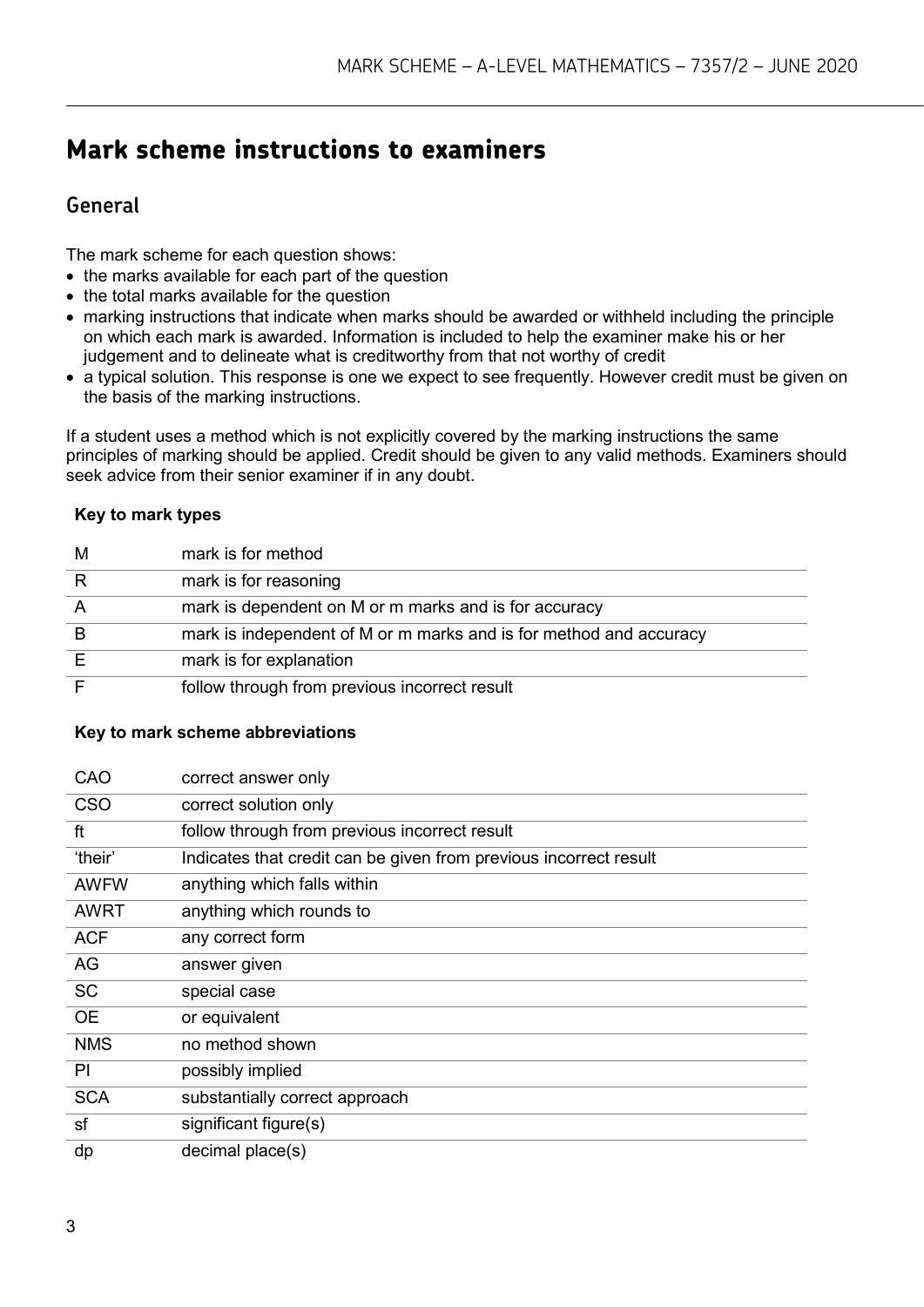# **AS/A-level Maths/Further Maths assessment objectives**

| <b>AO</b> |        | <b>Description</b>                                                                |  |  |  |  |
|-----------|--------|-----------------------------------------------------------------------------------|--|--|--|--|
|           | AO1.1a | Select routine procedures                                                         |  |  |  |  |
| AO1       | AO1.1b | Correctly carry out routine procedures                                            |  |  |  |  |
|           | AO1.2  | Accurately recall facts, terminology and definitions                              |  |  |  |  |
|           | AO2.1  | Construct rigorous mathematical arguments (including proofs)                      |  |  |  |  |
| AO2       | AO2.2a | Make deductions                                                                   |  |  |  |  |
|           | AO2.2b | Make inferences                                                                   |  |  |  |  |
|           | AO2.3  | Assess the validity of mathematical arguments                                     |  |  |  |  |
|           | AO2.4  | Explain their reasoning                                                           |  |  |  |  |
|           | AO2.5  | Use mathematical language and notation correctly                                  |  |  |  |  |
|           | AO3.1a | Translate problems in mathematical contexts into mathematical processes           |  |  |  |  |
|           | AO3.1b | Translate problems in non-mathematical contexts into mathematical processes       |  |  |  |  |
|           | AO3.2a | Interpret solutions to problems in their original context                         |  |  |  |  |
|           | AO3.2b | Where appropriate, evaluate the accuracy and limitations of solutions to problems |  |  |  |  |
| AO3       | AO3.3  | Translate situations in context into mathematical models                          |  |  |  |  |
|           | AO3.4  | Use mathematical models                                                           |  |  |  |  |
|           | AO3.5a | Evaluate the outcomes of modelling in context                                     |  |  |  |  |
|           | AO3.5b | Recognise the limitations of models                                               |  |  |  |  |
|           | AO3.5c | Where appropriate, explain how to refine models                                   |  |  |  |  |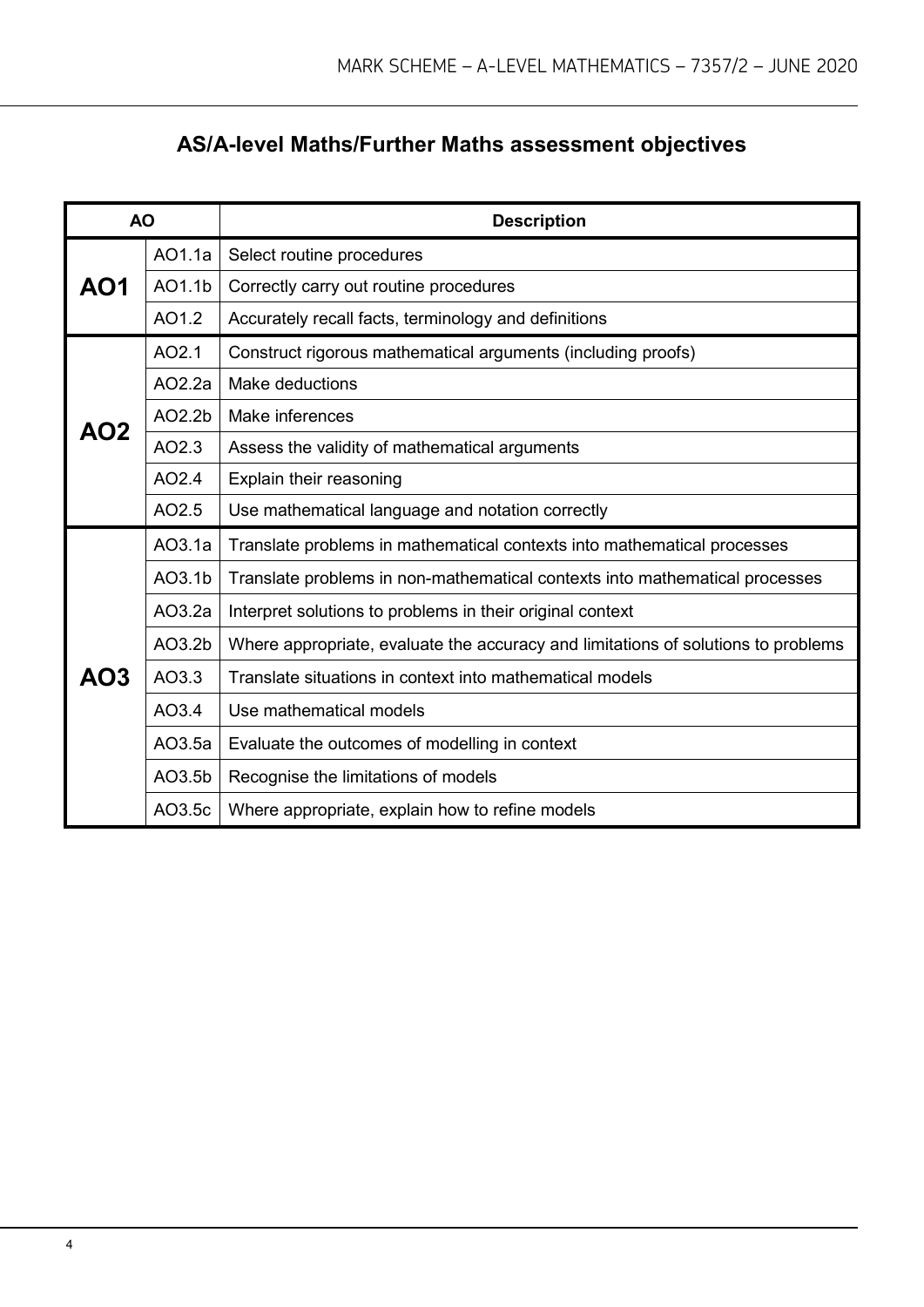Examiners should consistently apply the following general marking principles

#### **No Method Shown**

Where the question specifically requires a particular method to be used, we must usually see evidence of use of this method for any marks to be awarded.

Where the answer can be reasonably obtained without showing working and it is very unlikely that the correct answer can be obtained by using an incorrect method, we must award **full marks**. However, the obvious penalty to students showing no working is that incorrect answers, however close, earn **no marks**.

Where a question asks the student to state or write down a result, no method need be shown for full marks.

Where the permitted calculator has functions which reasonably allow the solution of the question directly, the correct answer without working earns **full marks**, unless it is given to less than the degree of accuracy accepted in the mark scheme, when it gains **no marks**.

#### **Otherwise we require evidence of a correct method for any marks to be awarded.**

#### **Diagrams**

Diagrams that have working on them should be treated like normal responses. If a diagram has been written on but the correct response is within the answer space, the work within the answer space should be marked. Working on diagrams that contradicts work within the answer space is not to be considered as choice but as working, and is not, therefore, penalised.

#### **Work erased or crossed out**

Erased or crossed out work that is still legible and has not been replaced should be marked. Erased or crossed out work that has been replaced can be ignored.

#### **Choice**

When a choice of answers and/or methods is given and the student has not clearly indicated which answer they want to be marked, mark positively, awarding marks for all of the student's best attempts. Withhold marks for final accuracy and conclusions if there are conflicting complete answers or when an incorrect solution (or part thereof) is referred to in the final answer.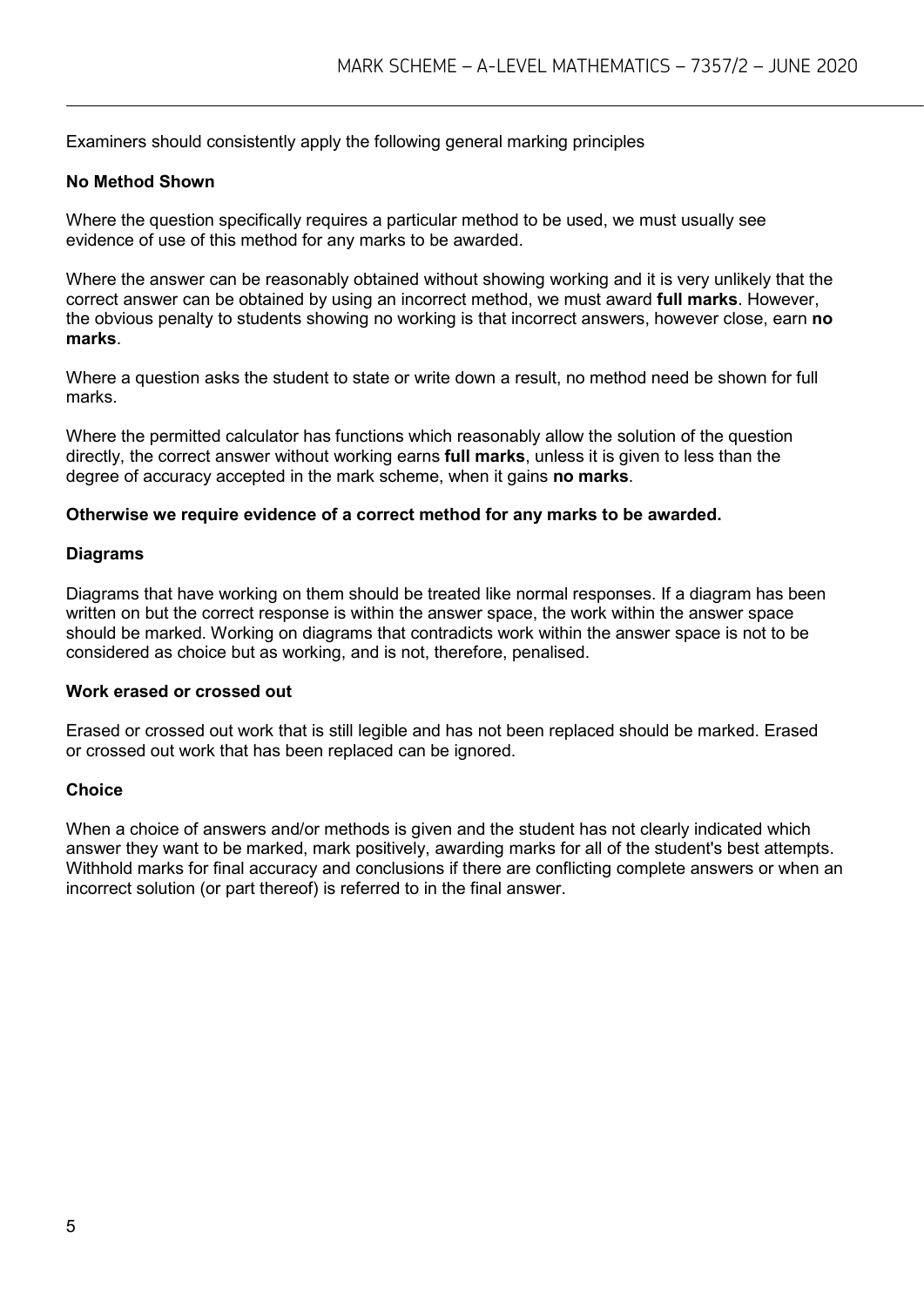| <b>Marking instructions</b> | ΑO   | <b>Marks</b>   | <b>Typical solution</b> |
|-----------------------------|------|----------------|-------------------------|
| Circles correct answer      | 2.2a | B <sub>1</sub> | $f(x) = -e^{x-1}$       |
| Total                       |      |                |                         |

| <b>Marking instructions</b> | ΑO   | <b>Marks</b> | <b>Typical solution</b> |
|-----------------------------|------|--------------|-------------------------|
| Ticks correct box           | 2.2a | B1           | $\sec x = 0$            |
| Total                       |      |              |                         |

| Q            | <b>Marking instructions</b>                                                                                                                                                                          | <b>AO</b>        | <b>Marks</b>   | <b>Typical solution</b>                                                                                                           |
|--------------|------------------------------------------------------------------------------------------------------------------------------------------------------------------------------------------------------|------------------|----------------|-----------------------------------------------------------------------------------------------------------------------------------|
| $\mathbf{3}$ | Uses the product of $(2x)^3$ and<br>$\left(\pm \frac{3}{r}\right)^3$ terms condone sign error<br>and/or omission of ${}^{n}C_{r}$ term<br>Or<br>Obtains any two correct terms<br>(unsimplified) term | 3.1a             | M <sub>1</sub> | $\int_{0}^{8} C_3 (2x)^5 \times \left(-\frac{3}{x}\right)^3 = 56 \times 32 \times -27x^2$<br>$\therefore$ coefficient is $-48384$ |
|              | Multiplies their $(2x)^5$ and $\left(-\frac{3}{x}\right)^3$ by<br>${}^{8}C_3$ or ${}^{8}C_5$ or 56 OE<br>For this mark condone $(2x)^3$ and<br>$\left(-\frac{3}{x}\right)^5$                         | 1.1a             | M <sub>1</sub> |                                                                                                                                   |
|              | Obtains correct coefficient of $x^2$<br>$-48384$<br>condone inclusion $x^2$                                                                                                                          | 1.1 <sub>b</sub> | A <sub>1</sub> |                                                                                                                                   |
|              | <b>Total</b>                                                                                                                                                                                         |                  | 3              |                                                                                                                                   |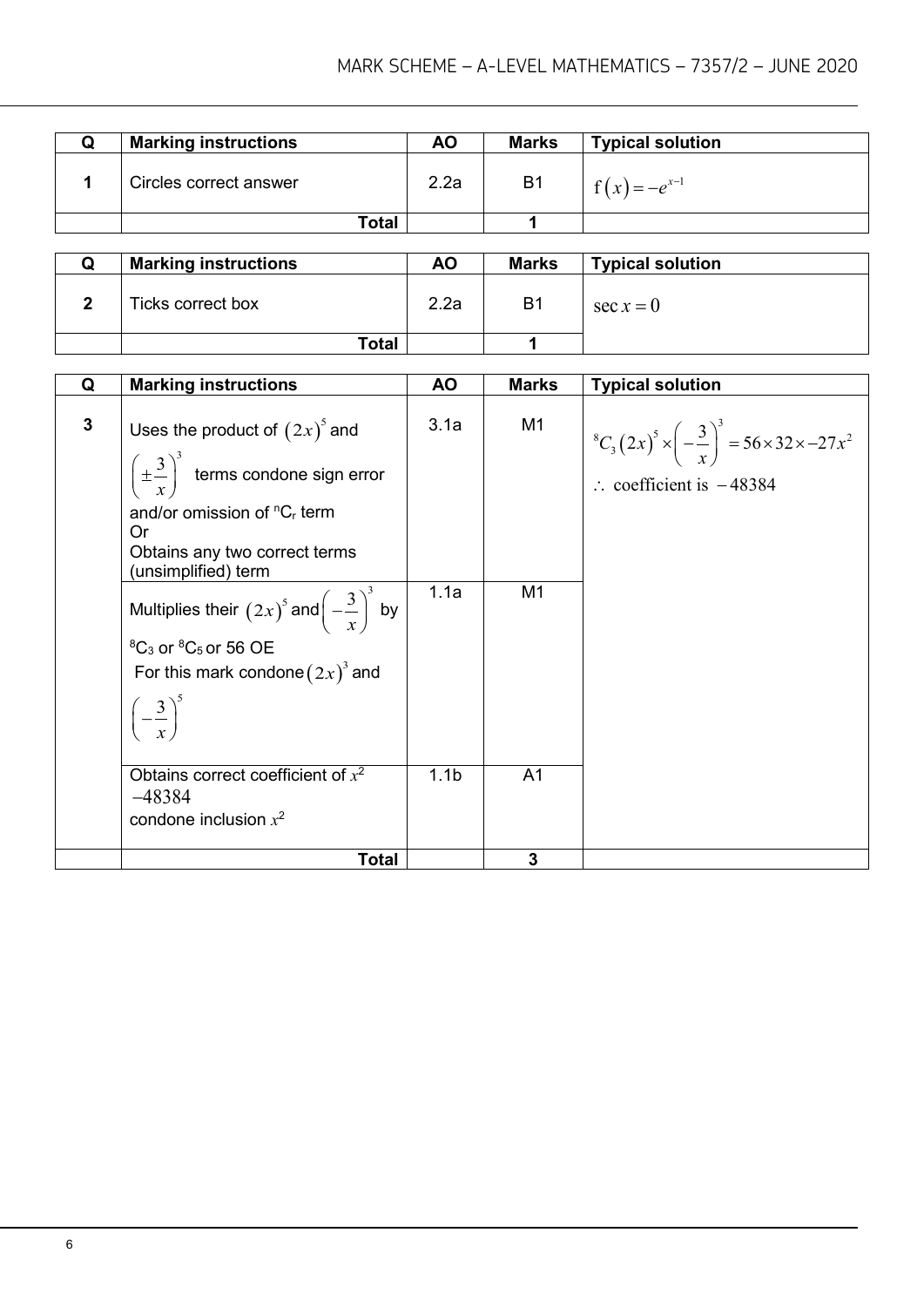| Q | <b>Marking instructions</b>                                                                                                                                                            | <b>AO</b>        | <b>Marks</b>   | <b>Typical solution</b>                                                              |
|---|----------------------------------------------------------------------------------------------------------------------------------------------------------------------------------------|------------------|----------------|--------------------------------------------------------------------------------------|
|   |                                                                                                                                                                                        |                  |                |                                                                                      |
| 4 | Uses or states small angle<br>approximation for $\tan 5x \approx 5x$                                                                                                                   | 1.1 <sub>b</sub> | <b>B1</b>      | $\frac{x \tan 5x}{\cos 4x - 1} \approx \frac{x \times 5x}{1 - \frac{(4x)^2}{2} - 1}$ |
|   | Uses or states small angle<br>approximation for<br>$\cos 4x \approx 1 - \frac{(4x)^2}{2}$<br>Condone omission of bracket                                                               | 1.1 <sub>b</sub> | <b>B1</b>      | $\approx \frac{5x^2}{-8x^2}$<br>$\approx -\frac{5}{8}$                               |
|   | Substitutes their expressions<br>Of the form $\tan 5x \approx mx$ and<br>$\cos 4x \approx 1 - \frac{nx^2}{2}$<br>$x \tan 5x$<br>$into -$<br>$\cos 4x-1$<br>Condone correct extra terms | 1.1 <sub>b</sub> | M <sub>1</sub> |                                                                                      |
|   | Deduces $A=-\frac{5}{8}$ from a reasoned<br>argument<br><b>CSO</b>                                                                                                                     | 2.2a             | R <sub>1</sub> |                                                                                      |
|   | <b>Total</b>                                                                                                                                                                           |                  | 4              |                                                                                      |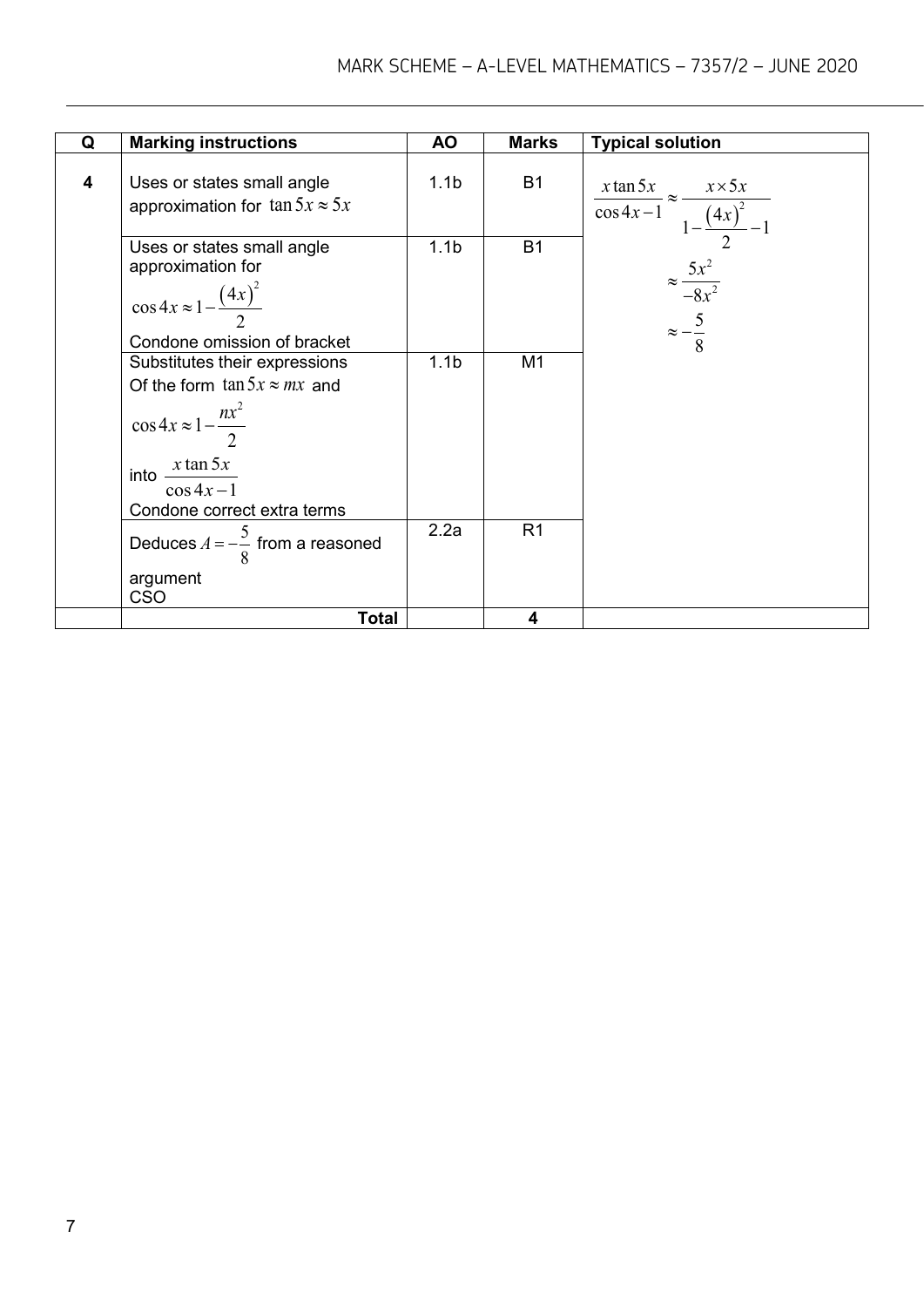| Q | <b>Marking instructions</b>                                                                                                                                 | <b>AO</b>        | <b>Marks</b>   | <b>Typical solution</b>                                                                  |
|---|-------------------------------------------------------------------------------------------------------------------------------------------------------------|------------------|----------------|------------------------------------------------------------------------------------------|
| 5 | Uses a suitable substitution<br>$u = 4x+1$ or $u = \sqrt{4x+1}$ OE                                                                                          | 3.1a             | M1             | $u = 4x+1 \Rightarrow \frac{du}{dx} = 4$                                                 |
|   | Differentiates their substitution<br>correctly                                                                                                              | 1.1 <sub>b</sub> | A <sub>1</sub> | $x=-\frac{1}{4} \Rightarrow u=0$                                                         |
|   | Completes substitution to obtain<br>correct integrand for their suitable<br>substitution. Can be unsimplified.                                              | 1.1a             | M1             | $x=6 \implies u=25$<br>$x = \frac{u-1}{4}$                                               |
|   | Correctly integrates their simplified<br>integrand provided it is of the form<br>$A\left(u^{\frac{3}{2}}-u^{\frac{1}{2}}\right)$ or $B\left(u^4-u^2\right)$ | 1.1a             | A <sub>1</sub> | $\int_{-1}^{6} x\sqrt{4x+1} \, dx = \int_{0}^{25} \frac{u-1}{4} \sqrt{u} \frac{1}{4} du$ |
|   |                                                                                                                                                             |                  |                | $=\frac{1}{16}\int_{1}^{25}\frac{3}{u^2}-u^{\frac{1}{2}}du$                              |
|   | Substitutes correct limits for their<br>substitution or 6 and -1/4 for $x$                                                                                  | 1.1a             | M <sub>1</sub> | $=\frac{1}{16}\left \frac{2u^{\frac{5}{2}}}{5}-\frac{2u^{\frac{3}{2}}}{3}\right ^{-1}$   |
|   |                                                                                                                                                             |                  |                | $=\frac{1}{8}\left(\frac{25^{\frac{5}{2}}}{5}-\frac{25^{\frac{3}{2}}}{3}\right)$         |
|   |                                                                                                                                                             |                  |                | $=$ $\frac{875}{1}$<br>12                                                                |
|   | Completes rigorous argument to<br>show the required result.<br>AG                                                                                           | 2.1              | A <sub>1</sub> |                                                                                          |
|   | <b>Total</b>                                                                                                                                                |                  | 6              |                                                                                          |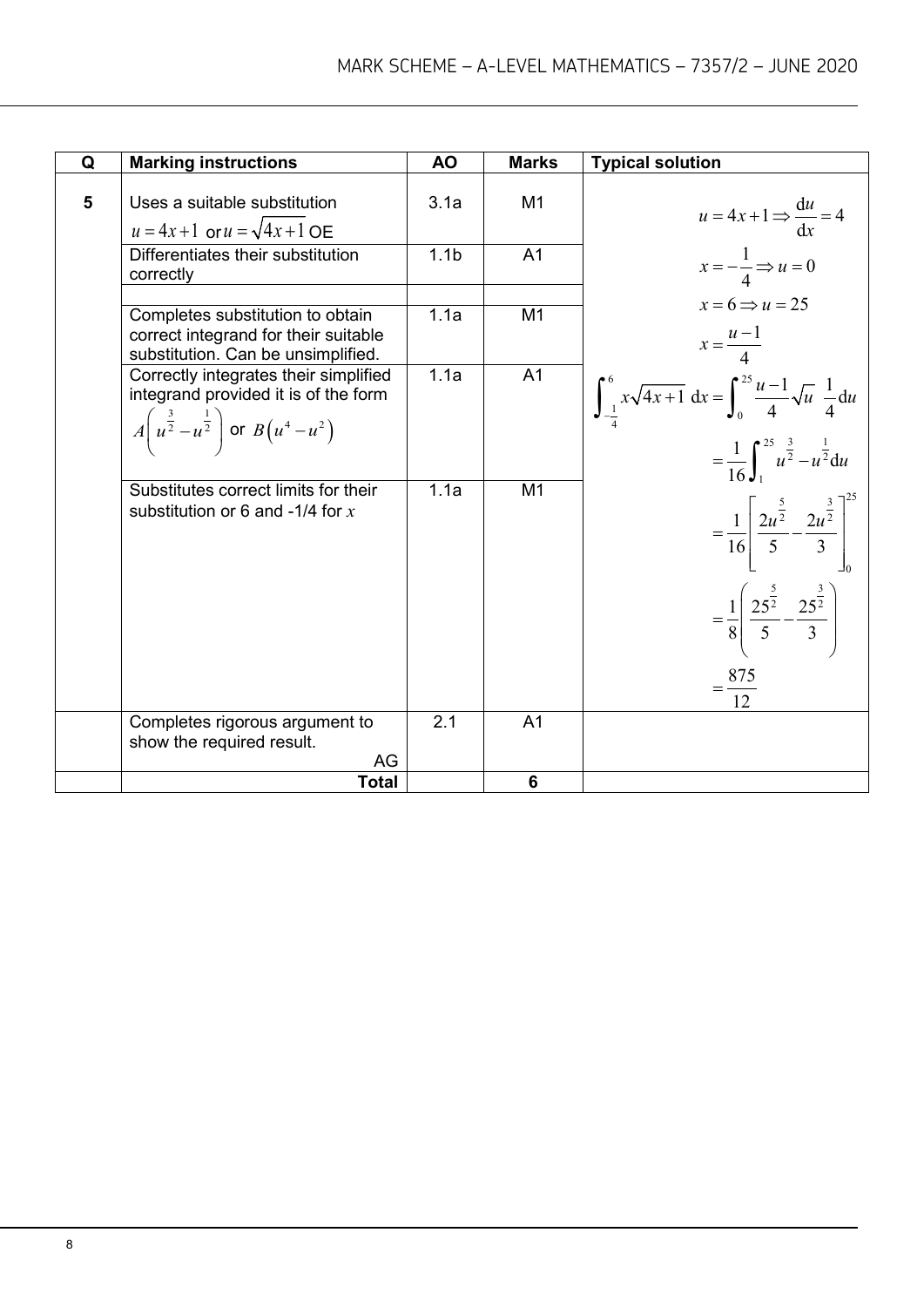| Q    | <b>Marking instructions</b>                                                                                                                                                                                                                                                                                                                                                                                                                                                             | <b>AO</b>                | <b>Marks</b>                     | <b>Typical solution</b>                                                                                                               |
|------|-----------------------------------------------------------------------------------------------------------------------------------------------------------------------------------------------------------------------------------------------------------------------------------------------------------------------------------------------------------------------------------------------------------------------------------------------------------------------------------------|--------------------------|----------------------------------|---------------------------------------------------------------------------------------------------------------------------------------|
| 6(a) | Begins a valid method to find the<br>coordinates<br>Uses gradient of $L$ to find gradient<br>of perpendicular radius<br><b>Or</b><br>Forms equation of circle with<br>unknown radius and solves<br>simultaneously with equation of $L$<br>Or differentiates equation of circle<br><i>implicitly</i><br>Uses (7, 9) to find the equation of<br>the radius<br><b>Or</b><br>Uses (7, 9) correctly in their<br>equation of circle<br><b>Or</b><br>Uses $\frac{-12}{5}$ after their implicit | 3.1a<br>1.1a             | M <sub>1</sub><br>M1             | $5y+12x=298$<br>$y = \frac{-12}{5}x + \frac{298}{5}$<br>$y-9=\frac{5}{12}(x-7)$<br>$12y - 5x = 73$<br>$x = 19$<br>$y = 14$<br>(19,14) |
|      | differentiation<br>Obtains $12y - 5x = 73$ OE<br><b>Or</b><br>Correctly eliminates a variable to<br>obtain a quadratic in $x$ or $y$ for<br>example<br>obtain a quadratic in $x$ or $y$<br>$(x-7)^2 + \left(\frac{298-12x}{5}-9\right)^2 = k$<br>$\Rightarrow (x-7)^2 + \left(\frac{253-12x}{5}\right)^2 = k$<br>$\left(\frac{298-5y}{12}-7\right)^2 + (y-9)^2 = k$<br>$\Rightarrow \left(\frac{214-5y}{12}\right)^2 + (y-9)^2 = k$                                                     | 1.1 <sub>b</sub>         | A <sub>1</sub>                   |                                                                                                                                       |
|      | Equates discriminant to zero<br>PI By correct answer<br>or<br>Solves their simultaneous<br>equations of tangent and radius<br>PI by correct answer<br>Obtains correct values for $x$ and $y$                                                                                                                                                                                                                                                                                            | 3.1a<br>1.1 <sub>b</sub> | M <sub>1</sub><br>A <sub>1</sub> |                                                                                                                                       |
|      | (19,14)                                                                                                                                                                                                                                                                                                                                                                                                                                                                                 |                          |                                  |                                                                                                                                       |
|      | <b>Subtotal</b>                                                                                                                                                                                                                                                                                                                                                                                                                                                                         |                          | 5                                |                                                                                                                                       |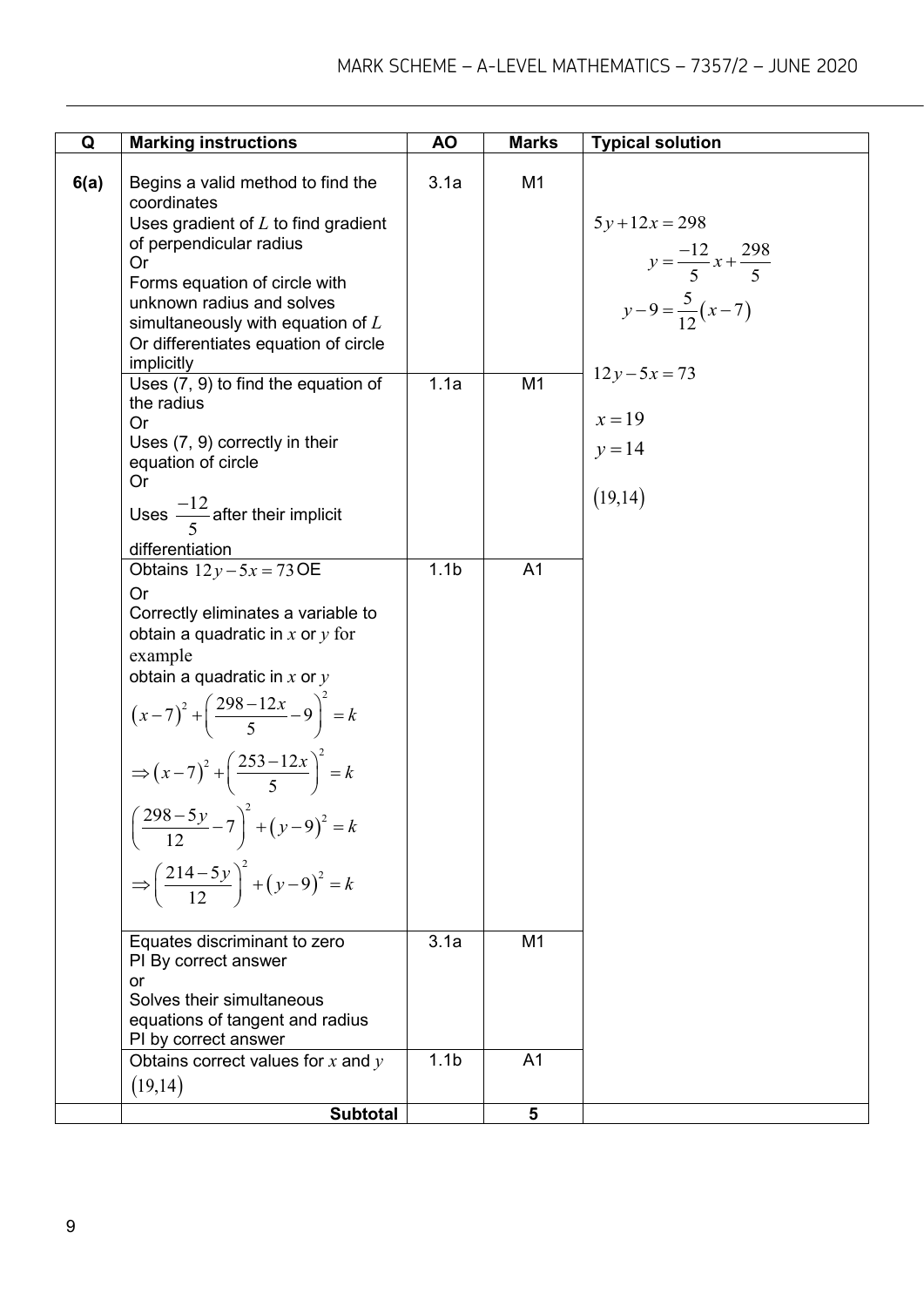| 6(b) | <b>Obtains</b><br>$(x-7)^{2} + (y-9)^{2} = r^{2}$<br><b>PI</b> if $r^2$ is replaced with correct<br>value using their point from (a) | 1.1a             | M1 | $(x-7)^{2} + (y-9)^{2} = r^{2}$<br>$(19-7)^{2} + (14-9)^{2} = r^{2}$<br>$12^2 + 5^2 = 169$ |
|------|--------------------------------------------------------------------------------------------------------------------------------------|------------------|----|--------------------------------------------------------------------------------------------|
|      | Uses their point to find radius or<br>radius squared.<br>Must have obtained a point in part<br>(a)                                   | 1.1a             | M1 | $(x-7)^2 + (y-9)^2 = 169$                                                                  |
|      | Obtains correct equation of circle<br>CSO<br><b>ACF</b>                                                                              | 1.1 <sub>b</sub> | A1 |                                                                                            |
|      | <b>Subtotal</b>                                                                                                                      |                  | 3  |                                                                                            |
|      | <b>Question Total</b>                                                                                                                |                  | 8  |                                                                                            |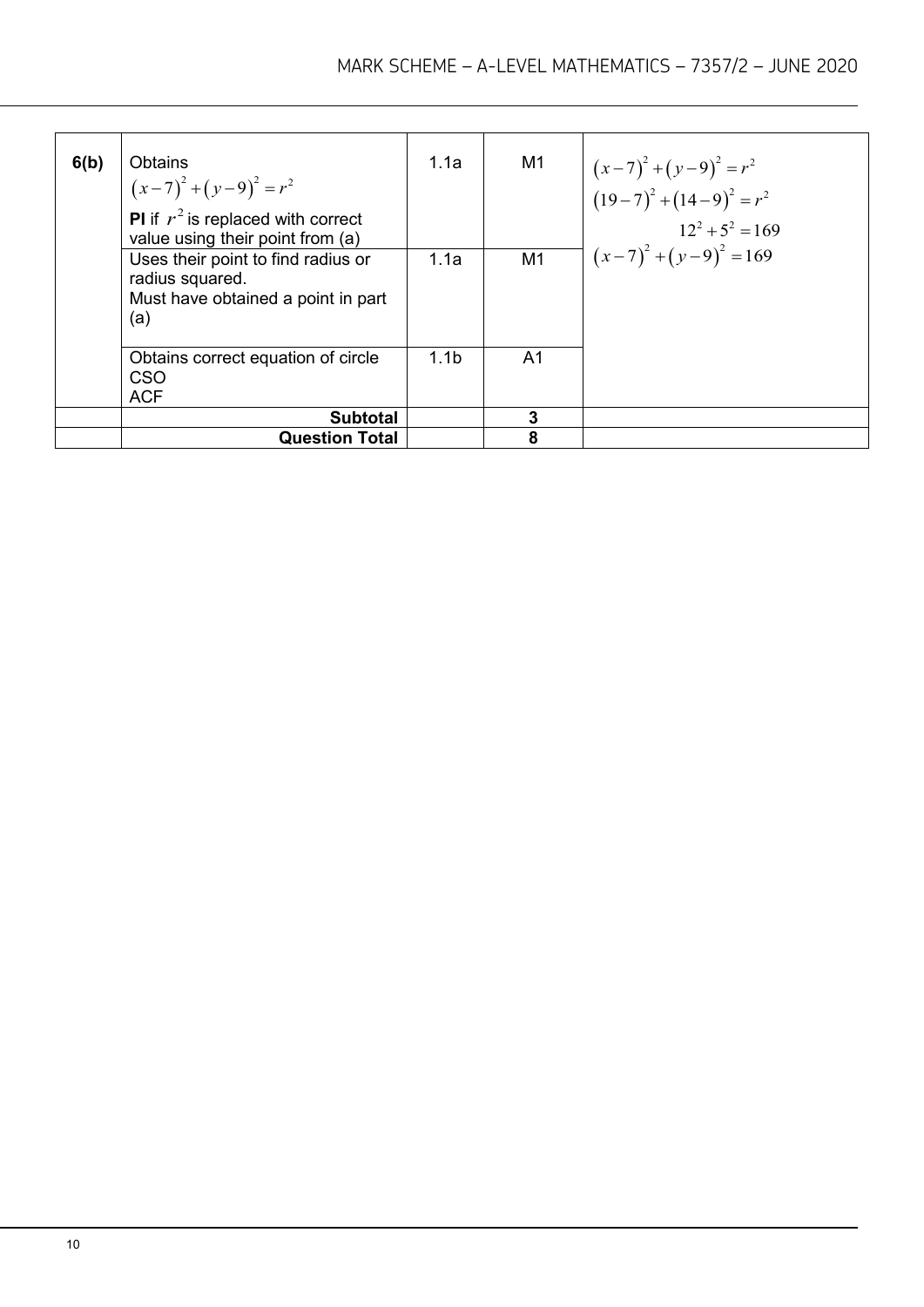| Q        | <b>Marking instructions</b>                                                                                                                                                                                                                 | <b>AO</b>        | <b>Mark</b>    | <b>Typical solution</b>                                                                                                                            |
|----------|---------------------------------------------------------------------------------------------------------------------------------------------------------------------------------------------------------------------------------------------|------------------|----------------|----------------------------------------------------------------------------------------------------------------------------------------------------|
| 7(a)(i)  | Identifies the error lies in step 1<br>without contradiction.                                                                                                                                                                               | 2.3              | E1             | Mistake is $\frac{1}{a} + \frac{1}{b} = \frac{2}{a+b}$                                                                                             |
|          | <b>Subtotal</b>                                                                                                                                                                                                                             |                  | 1              |                                                                                                                                                    |
| 7(a)(ii) | Recalls correct addition<br>Accept $\frac{b}{ab} + \frac{a}{ab}$                                                                                                                                                                            | 1.1 <sub>b</sub> | M1             | $\frac{1}{a} + \frac{1}{b} = \frac{a+b}{ab}$<br>$a + b$ is rational and ab is rational<br>and therefore                                            |
|          | Completes rigorous argument<br>to complete proof. Must state<br>that $ab$ is rational (and non-<br>zero) and $a + b$ is rational and<br>conclude that $\frac{1}{a} + \frac{1}{b}$ or $\frac{a+b}{ab}$ is<br>rational                        | 2.1              | R1             | $\frac{1}{-}+\frac{1}{-}$ is rational.<br>$a \cdot b$                                                                                              |
|          | <b>Subtotal</b>                                                                                                                                                                                                                             |                  | $\overline{2}$ |                                                                                                                                                    |
| 7(b)     | States assumption to begin<br>proof by contradiction may<br>PI by<br>$\frac{a}{b} - x = \frac{c}{d}$ or $x - \frac{a}{b} = \frac{c}{d}$                                                                                                     | 3.1a             | M <sub>1</sub> | Assume that the difference<br>between a rational and an irrational<br>number is rational.<br>$\frac{a}{b} - x = \frac{c}{d}$                       |
|          | Uses language and notation<br>correctly to state initial<br>assumptions:<br>States their $a, b, c$ and d are<br>integers<br>and<br>$x$ is irrational do not accept the<br>irrational written as a fraction<br>Condone missing $b, d \neq 0$ | 2.5              | A <sub>1</sub> | Where $a, b, c$ and $d$ are integers,<br>$b, d \neq 0$ and x is irrational<br>$x = \frac{a}{b} - \frac{c}{d}$                                      |
|          | Demonstrates that $x$ can be<br>expressed as a rational number<br>by obtaining $x = \frac{ad - cb}{bd}$ OE                                                                                                                                  | 1.1 <sub>b</sub> | M <sub>1</sub> | $=\frac{ad}{bd}-\frac{cb}{bd}$<br>$=\frac{ad-cb}{2}$                                                                                               |
|          | Completes rigorous argument<br>to prove the required result,<br>clearly explaining where the<br>contradiction lies with <b>ALL</b><br>assumptions correct at the start<br>(including $b, d \neq 0$ )                                        | 2.1              | R <sub>1</sub> | bd<br>Hence $x$ is rational. This is a<br>contradiction hence the difference<br>of any rational number and any<br>irrational number is irrational. |
|          | <b>Subtotal</b>                                                                                                                                                                                                                             |                  | 4              |                                                                                                                                                    |
|          | <b>Question Total</b>                                                                                                                                                                                                                       |                  | $\overline{7}$ |                                                                                                                                                    |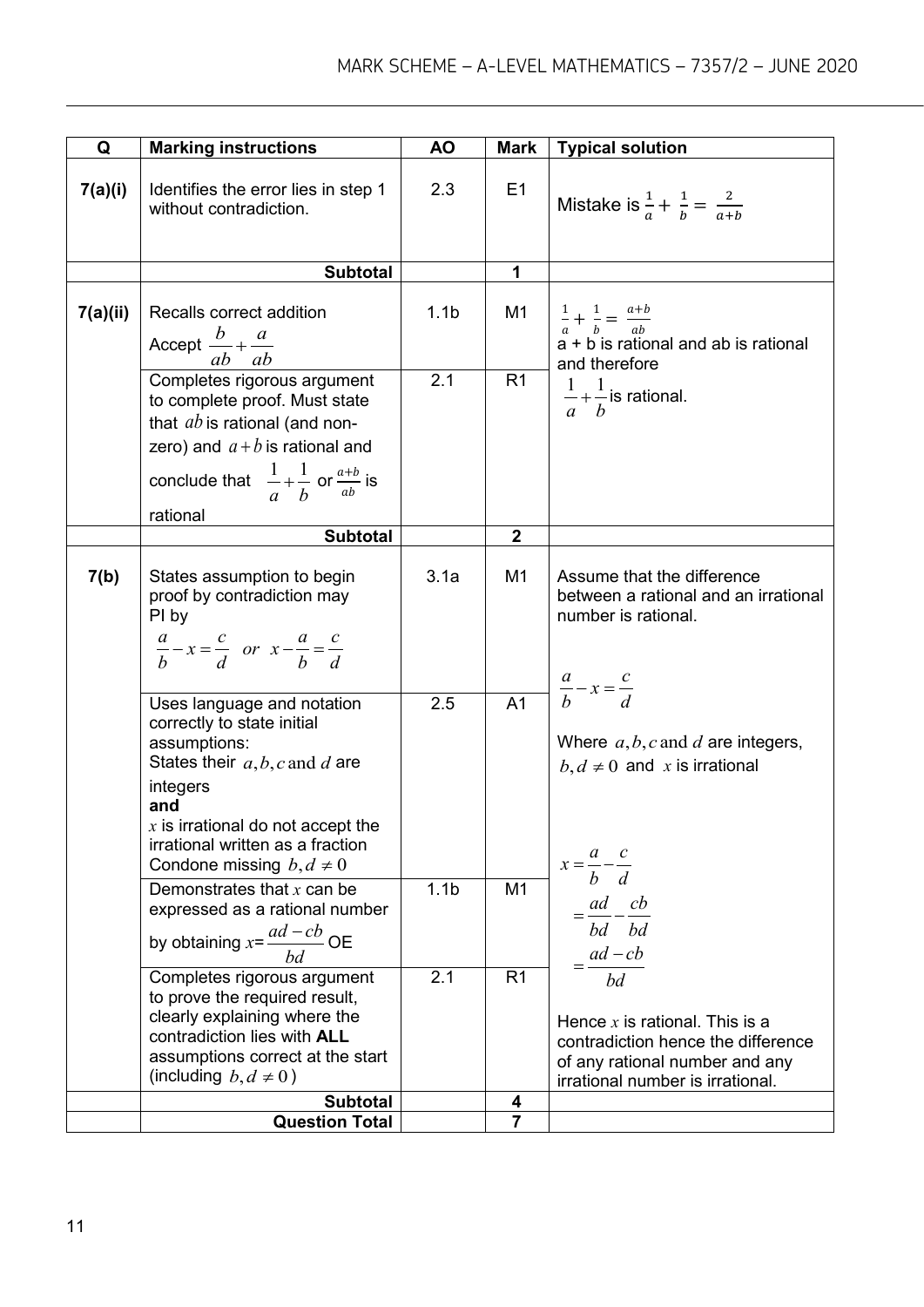| Q        | <b>Marking instructions</b>                                                                                                                                                                                                                         | <b>AO</b>        | <b>Mark</b>             | <b>Typical solution</b>                                                |
|----------|-----------------------------------------------------------------------------------------------------------------------------------------------------------------------------------------------------------------------------------------------------|------------------|-------------------------|------------------------------------------------------------------------|
|          |                                                                                                                                                                                                                                                     |                  |                         |                                                                        |
| 8(a)     | Eliminates t                                                                                                                                                                                                                                        | 1.1a             | $\frac{M1}{A1}$         | $\frac{y}{2} = t$ , $x = \frac{y^2}{4}$                                |
|          | Writes the Cartesian equation                                                                                                                                                                                                                       | 1.1 <sub>b</sub> |                         |                                                                        |
|          | in the required form                                                                                                                                                                                                                                |                  |                         | $y^2 = 4x$                                                             |
|          | <b>Subtotal</b>                                                                                                                                                                                                                                     |                  | $\overline{2}$          |                                                                        |
| 8(b)(i)  | Differentiates both $\frac{dx}{dt} = 2t$ ,<br>$\frac{dy}{dt}$ = 2 with at least one correct                                                                                                                                                         | 3.1a             | M1                      | $\frac{dx}{dt} = 2t, \quad \frac{dy}{dt} = 2$                          |
|          | <b>Or</b>                                                                                                                                                                                                                                           |                  |                         | $\frac{dy}{dx} = \frac{2}{2a} = \frac{1}{a}$                           |
|          | Differentiates their $y^2 = 4x$ to<br>obtain $y \frac{dy}{dx} = A$                                                                                                                                                                                  |                  |                         | The gradient of a line is equal to<br>the tangent of the angle between |
|          | Or rearranges and differentiates                                                                                                                                                                                                                    |                  |                         | the line and the horizontal hence<br>$\tan \theta = \frac{1}{2}$       |
|          | $y = 2\sqrt{x}$ and obtains                                                                                                                                                                                                                         |                  |                         |                                                                        |
|          | $\frac{\mathrm{d}y}{\mathrm{d}x} = Ax^{-\frac{1}{2}}$                                                                                                                                                                                               |                  |                         |                                                                        |
|          | <b>OE</b>                                                                                                                                                                                                                                           |                  |                         |                                                                        |
|          | Obtains correct $\frac{dy}{dx}$ at $t = a$                                                                                                                                                                                                          | 1.1 <sub>b</sub> | A <sub>1</sub>          |                                                                        |
|          | Explains that the gradient of a<br>line is the tangent of the angle<br>between the line and the<br>horizontal<br>or<br>shows on right-angled triangle<br>on diagram and links to $\tan \theta$<br>and<br>concludes $\tan \theta = \frac{1}{2}$<br>a | 2.4              | E1                      |                                                                        |
|          | <b>Subtotal</b>                                                                                                                                                                                                                                     |                  | $\mathbf{3}$            |                                                                        |
| 8(b)(ii) | Uses formula for gradient of<br>straight line with points A and B<br>Must have $a^2-1$ or $1-a^2$ in                                                                                                                                                | 1.1a             | M <sub>1</sub>          | $\tan \phi = \frac{2a-0}{a^2-1}$                                       |
|          | denominator<br>Obtains correct $\tan \phi$                                                                                                                                                                                                          | 1.1 <sub>b</sub> | A <sub>1</sub>          | $=\frac{2a}{a^2-1}$                                                    |
|          | OE<br><b>Subtotal</b>                                                                                                                                                                                                                               |                  | $\overline{\mathbf{2}}$ |                                                                        |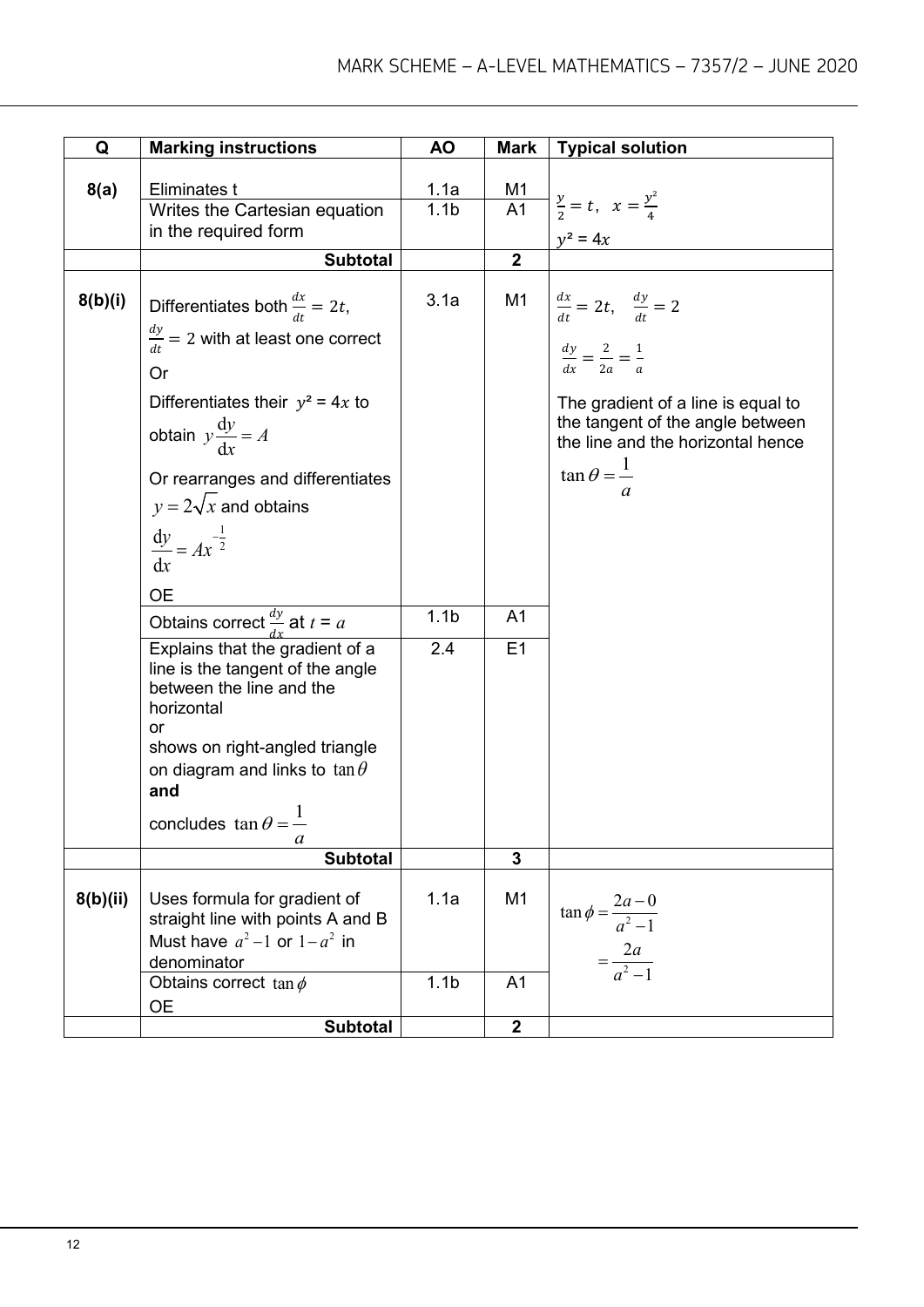| 8(b)(iii) | States double angle formula for<br>$\tan 2\theta$                                                                | 1.2  | <b>B1</b>      | $\tan 2\theta = \frac{2\tan\theta}{1-\tan^2\theta}$  |
|-----------|------------------------------------------------------------------------------------------------------------------|------|----------------|------------------------------------------------------|
|           | Substitutes $\tan \theta = \frac{1}{x}$ into their<br>a<br>$\tan 2\theta = \frac{2\tan\theta}{1\pm\tan^2\theta}$ | 1.1a | M1             | $2\times\frac{1}{2}$<br>$1-\left(\frac{1}{2}\right)$ |
|           | Simplifies and completes<br>argument to show required<br>result                                                  | 2.1  | R <sub>1</sub> | $=\frac{2a}{a^2-1}$<br>$=$ tan $\phi$                |
|           | <b>Subtotal</b>                                                                                                  |      | 3              |                                                      |
|           | <b>Question Total</b>                                                                                            |      | 10             |                                                      |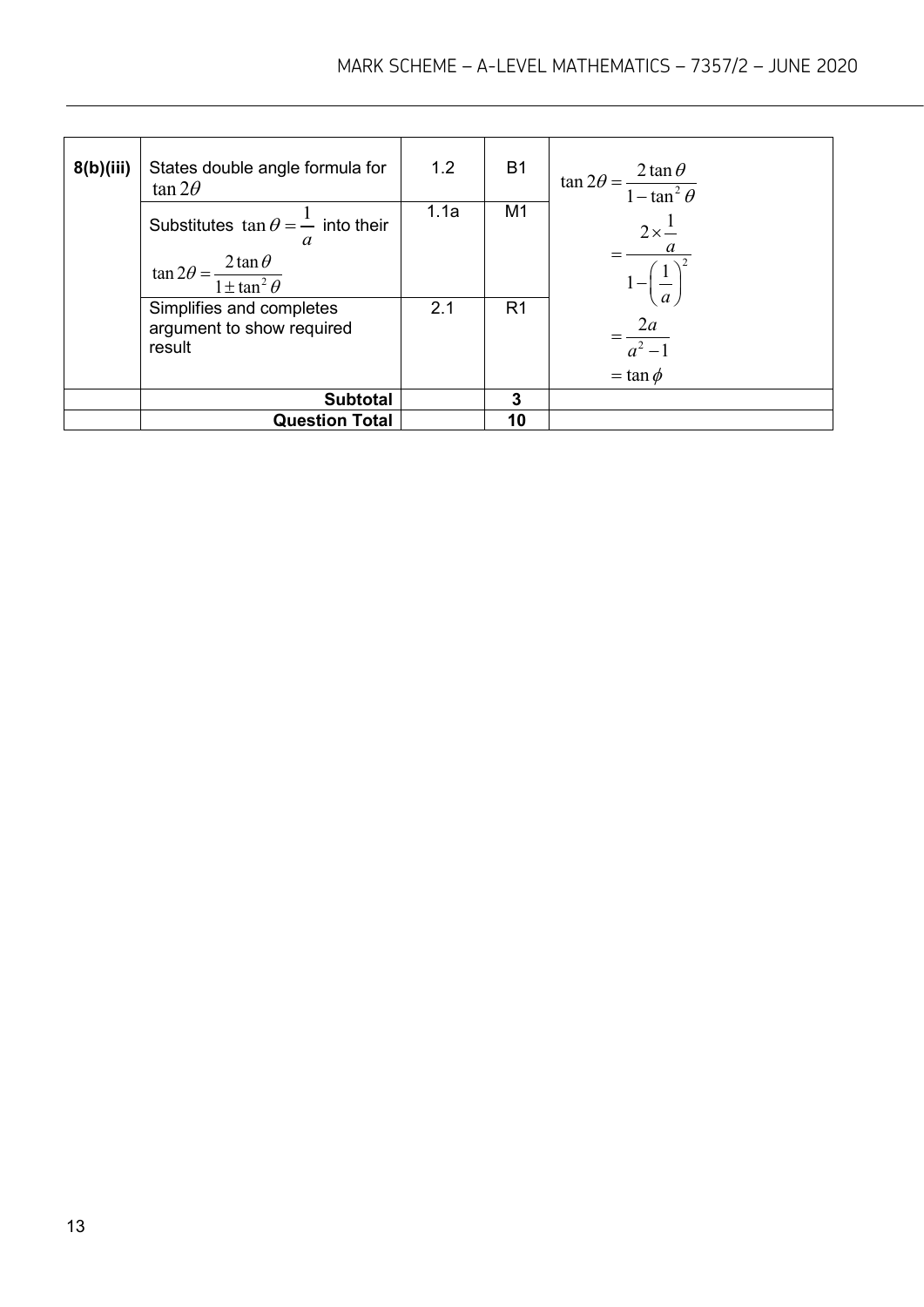| Q    | <b>Marking instructions</b>                                                                                                                                                                                      | <b>AO</b>        | <b>Marks</b>   | <b>Typical solution</b>                                                                                     |
|------|------------------------------------------------------------------------------------------------------------------------------------------------------------------------------------------------------------------|------------------|----------------|-------------------------------------------------------------------------------------------------------------|
| 9(a) | Identifies and clearly defines<br>variable for radius of cylinder.<br>Can be shown on diagram or<br>can be implied by use in<br>$V = \pi r^2 h$                                                                  | 2.5              | <b>B1</b>      | Radius of cylinder = $r$<br>$h^2 + r^2 = R^2$<br>$V = \pi r^2 h$                                            |
|      | Uses Pythagoras to connect $h, r$<br>and $R$                                                                                                                                                                     | 3.1a             | M <sub>1</sub> |                                                                                                             |
|      | Eliminates the radius variable to<br>form an expression for the<br>volume of the cylinder in terms<br>of $h$ , completing argument to<br>show given result. Condone<br>undefined $r$                             | 2.1              | R <sub>1</sub> | $V = \pi \left( R^2 - h^2 \right) h$<br>$= \pi R^2 h - \pi h^3$                                             |
|      | <b>Subtotal</b>                                                                                                                                                                                                  |                  | $\overline{3}$ |                                                                                                             |
| 9(b) | Differentiates the expression for<br>volume w.r.t. $h$ with at least one<br>term correct.                                                                                                                        | 3.1a             | M <sub>1</sub> | $\frac{\mathrm{d}V}{\mathrm{d}h} = \pi R^2 - 3\pi h^2$                                                      |
|      | dV<br>Obtains correct -<br>dh                                                                                                                                                                                    | 1.1 <sub>b</sub> | A <sub>1</sub> | For maximum volume $\frac{dV}{dt} = 0$                                                                      |
|      | Explains that their derivative<br>w.r.t $h$ equals zero for a<br>maximum or stationary point                                                                                                                     | 2.4              | E1             | $\Rightarrow R^2 - 3h^2 = 0$<br>$h^2 = \frac{R^2}{3} \Rightarrow h = \frac{R}{\sqrt{3}}$                    |
|      | Equates volume derivative w.r.t.<br>$h$ to zero and correctly obtains a<br>value for $h$ in terms of $R$                                                                                                         | 1.1a             | M <sub>1</sub> |                                                                                                             |
|      | Substitutes their $h$ , in terms of $R$ ,<br>from derivative w.r.t. $h$ into<br>volume formula.                                                                                                                  | 1.1a             | M <sub>1</sub> | Hence volume                                                                                                |
|      | Obtains the correct max volume<br>in the form $kR^3 - pR^3$ or better                                                                                                                                            | 3.2a             | A <sub>1</sub> | $V = \pi R^2 \frac{R}{\sqrt{3}} - \pi \left( \frac{R}{\sqrt{3}} \right)$                                    |
|      | Justifies correct volume in the<br>form $kR^3 - pR^3$ or better form is<br>the maximum<br>eg:                                                                                                                    | 2.1              | R <sub>1</sub> | $=\frac{2\sqrt{3}\pi R^3}{2}$                                                                               |
|      | $V = 0$ when h=0 or R and<br>V>0 in between.<br>Sketches shape of graph<br>passing through the<br>origin with (min on<br>negative side) and max<br>on positive side<br>Obtains $\frac{d^2V}{dh^2} = -6\pi h < 0$ |                  |                | $\frac{d^2V}{dh^2} = -6\pi h$<br>When $h = \frac{R}{\sqrt{3}}$<br>$\frac{d^2V}{dh^2} < 0$ Therefore maximum |
|      | NB R1 can be awarded even if<br>E1 is not awarded.                                                                                                                                                               |                  |                |                                                                                                             |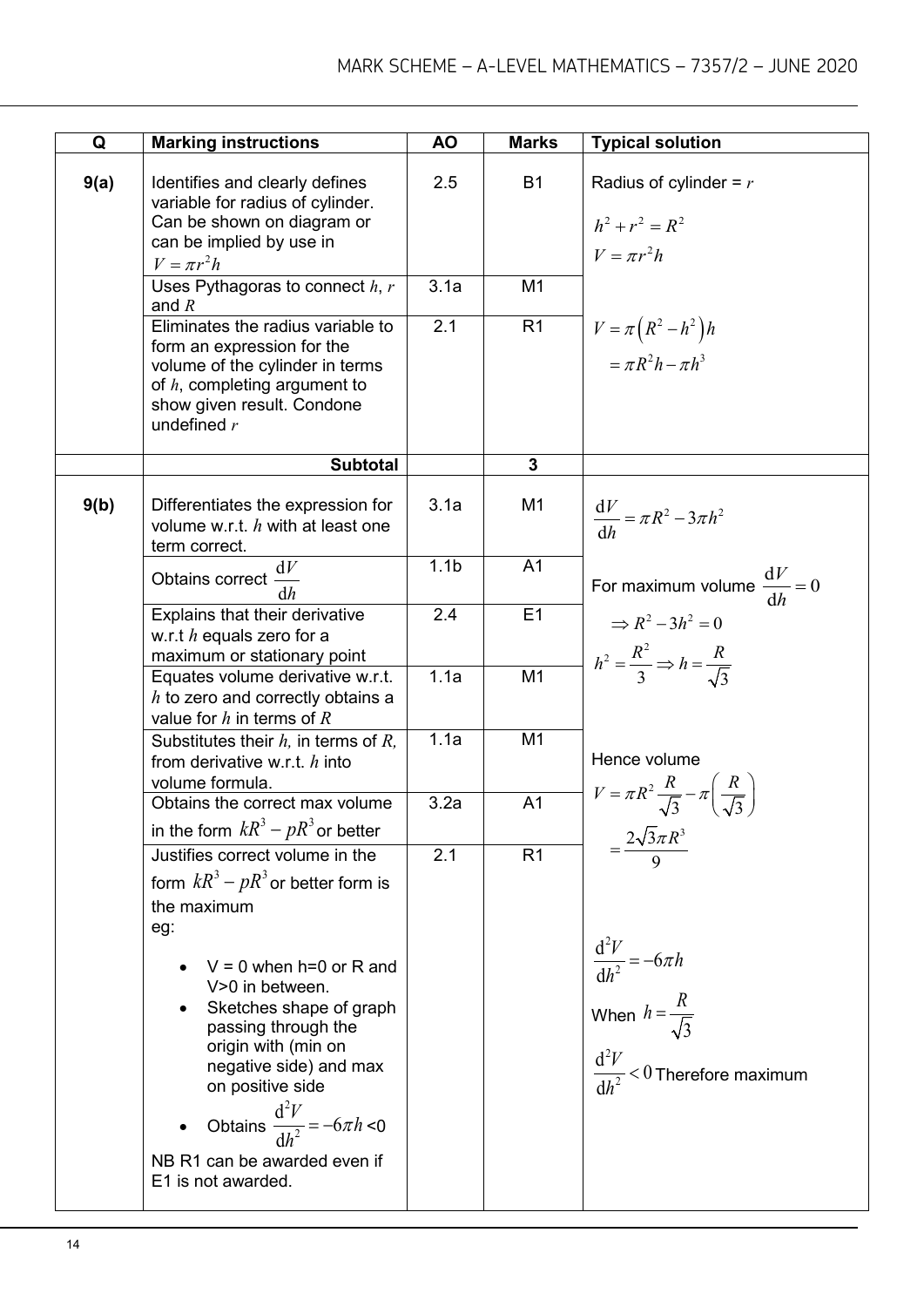| <b>Total</b><br>Question | I. |  |
|--------------------------|----|--|

|    | <b>Marking Instructions</b> | AO. | <b>Marks</b> | <b>Typical Solution</b>                              |
|----|-----------------------------|-----|--------------|------------------------------------------------------|
| 10 | Ticks correct box           | 1.2 | B1           | The resultant force acting on the<br>vehicle is zero |
|    | Total                       |     |              |                                                      |

| w | <b>Marking Instructions</b> | <b>AO</b>        | <b>Marks</b>   | <b>Typical Solution</b> |
|---|-----------------------------|------------------|----------------|-------------------------|
|   | Circles correct answer      | 1.1 <sub>b</sub> | B <sub>1</sub> | $\sqrt{2}$              |
|   | Total                       |                  |                |                         |

|    | <b>Marking Instructions</b> | ΑO   | <b>Marks</b> | <b>Typical Solution</b> |
|----|-----------------------------|------|--------------|-------------------------|
| 12 | Circles correct answer      | 1.1b | B1           | -6                      |
|    | <b>Total</b>                |      |              |                         |

| Q     | <b>Marking Instructions</b>                                                                                                                                                                  | <b>AO</b>        | <b>Marks</b>   | <b>Typical Solution</b>                                |
|-------|----------------------------------------------------------------------------------------------------------------------------------------------------------------------------------------------|------------------|----------------|--------------------------------------------------------|
| 13(a) | Finds a moment of a force about<br>any point.<br>Must have the form force x<br>distance.<br>Can be awarded for example for<br>2w, 7w, 5R, 2R<br>Condone use of 9.8, 9.81, 10<br>instead of g | 3.4              | M1             | $2W = 1.5 \times 4g$<br>$W = 3g$                       |
|       | Obtains $w = 3g$<br>CAO                                                                                                                                                                      | 1.1 <sub>b</sub> | A <sub>1</sub> |                                                        |
|       | <b>Subtotal</b>                                                                                                                                                                              |                  | 2 <sup>1</sup> |                                                        |
| 13(b) | Explains that the weight of the rod<br>acts through the midpoint or the<br>centre of mass is at the midpoint<br>(of the rod) OE                                                              | 3.5a             | E1             | The rod is uniform so its weight<br>acts at the centre |
|       | <b>Subtotal</b>                                                                                                                                                                              |                  |                |                                                        |
|       | <b>Question Total</b>                                                                                                                                                                        |                  | 3              |                                                        |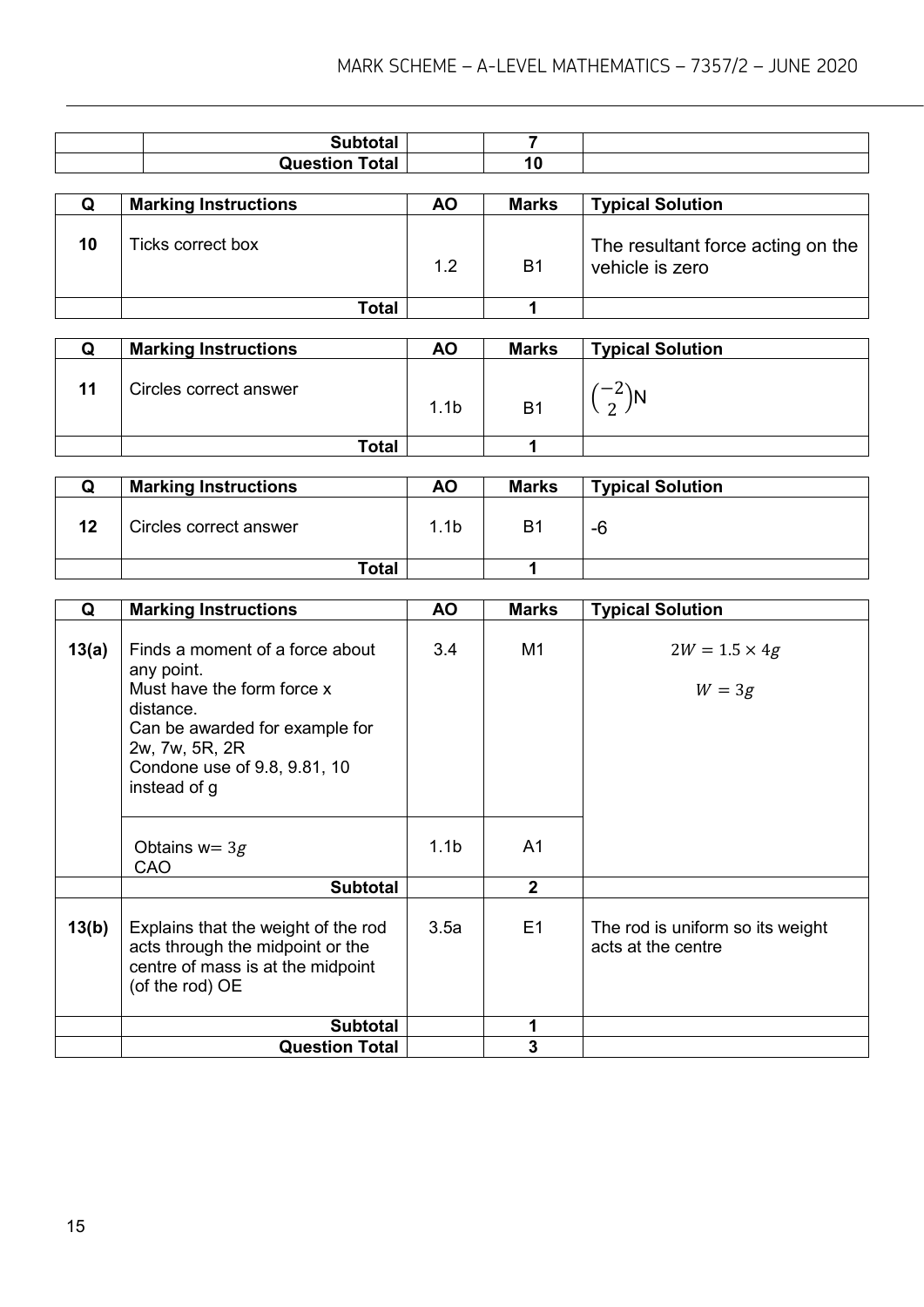| Q     | <b>Marking Instructions</b>                                                                                                                                                                                                                            | <b>AO</b>        | <b>Marks</b>   | <b>Typical Solution</b>                                                                                                            |
|-------|--------------------------------------------------------------------------------------------------------------------------------------------------------------------------------------------------------------------------------------------------------|------------------|----------------|------------------------------------------------------------------------------------------------------------------------------------|
|       |                                                                                                                                                                                                                                                        |                  |                |                                                                                                                                    |
| 14(a) | Differentiates to find expression for v<br>with at least one component correct                                                                                                                                                                         | 3.4              | M <sub>1</sub> | $\mathbf{v} = (3t^2 - 10t)\mathbf{i} + (8 - 2t)\mathbf{j}$                                                                         |
|       | Substitutes $t = 2$ into their v which<br>has at least one component correct.                                                                                                                                                                          | 1.1a             | M <sub>1</sub> | So when $t = 2$                                                                                                                    |
|       | Uses correct process to find the<br>magnitude of their expression for v<br>provided both of their components<br>are non-zero                                                                                                                           | 1.1a             | M <sub>1</sub> | $\mathbf{v} = -8\mathbf{i} + 4\mathbf{j}$<br>Speed = $ v  = \sqrt{8^2 + 4^2}$                                                      |
|       | Obtains correct answer $4\sqrt{5}$<br><b>ISW</b><br><b>ACF</b><br>CSO                                                                                                                                                                                  | 1.1 <sub>b</sub> | A <sub>1</sub> | $= 4\sqrt{5}$ m s <sup>-1</sup>                                                                                                    |
|       | <b>Subtotal</b>                                                                                                                                                                                                                                        |                  | 4              |                                                                                                                                    |
| 14(b) | Differentiates their vector $v$ to find<br>expression for $a$ with at least one<br>component correct.<br>Do not award for $a = r$                                                                                                                      | 3.4              | M1             | $a = (6t - 10)i - 2j$<br>$ a  = \sqrt{(6t - 10)^2 + 2^2}$                                                                          |
|       |                                                                                                                                                                                                                                                        |                  |                |                                                                                                                                    |
|       | Uses a valid explanation as to why<br>the magnitude must be positive for<br>all values of t<br>This could be earned by:<br>forming a quadratic from acceleration<br>components, allow sign error<br>or<br>Stating that the j component is<br>always -2 | 2.4              | E1             | Since $ a  \geq 2$ for any value of t<br>the magnitude of the acceleration is<br>never zero<br>Therefore Bella's claim is correct. |
|       | Deduces that $ a  \ge 2$ OE or that Bella<br>is correct or $ a  > 0$ .<br>Deduction must be from completely<br>correct reasoning.                                                                                                                      | 2.2a             | R <sub>1</sub> |                                                                                                                                    |
|       | <b>Subtotal</b>                                                                                                                                                                                                                                        |                  | 3              |                                                                                                                                    |
|       | <b>Question Total</b>                                                                                                                                                                                                                                  |                  | $\overline{7}$ |                                                                                                                                    |
|       |                                                                                                                                                                                                                                                        |                  |                |                                                                                                                                    |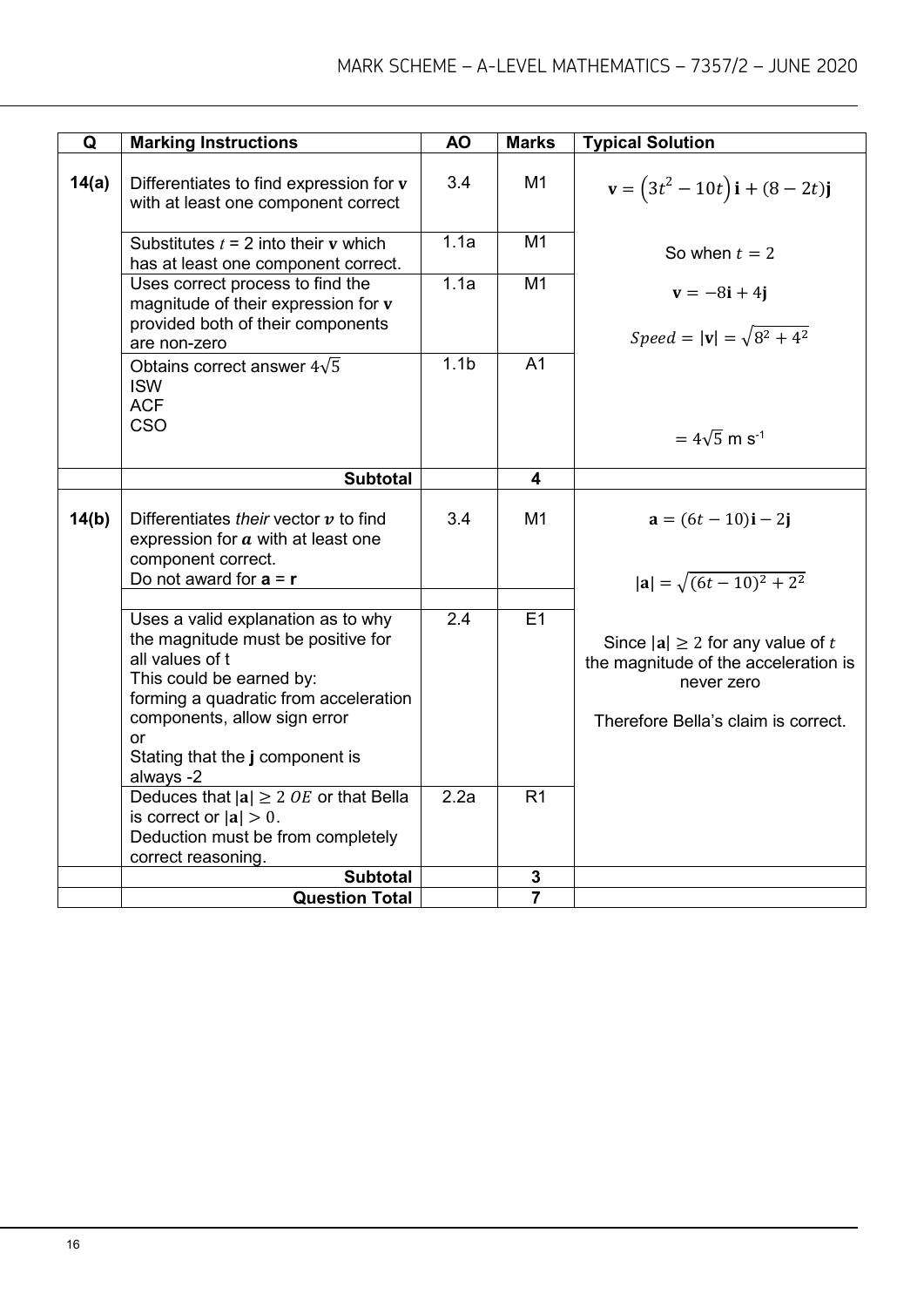| Q     | <b>Marking Instructions</b>                                                                                                                                                                                                                                                                                                                                                                             | <b>AO</b>        | <b>Marks</b>   | <b>Typical Solution</b>                                           |
|-------|---------------------------------------------------------------------------------------------------------------------------------------------------------------------------------------------------------------------------------------------------------------------------------------------------------------------------------------------------------------------------------------------------------|------------------|----------------|-------------------------------------------------------------------|
| 15(a) | States strip width $h = 20$<br>PI by correct y values and not<br>contradicted.                                                                                                                                                                                                                                                                                                                          | 1.1 <sub>b</sub> | <b>B1</b>      | $h=20$<br>$y_0 = 131$ , $y_1 = 140$ ,                             |
|       | States five y values PI<br>$y_0 = 131$ , $y_1 = 140$ ,<br>$y_2 = 120$ , $y_3 = 80$ , $y_4 = 0$                                                                                                                                                                                                                                                                                                          | 1.1a             | M <sub>1</sub> | $y_2 = 120$ , $y_3 = 80$ , $y_4 = 0$                              |
|       | If they use h=25 condone<br>$y_0 = 6$ , $y_1 = 135$ , $y_2 = 134$ ,                                                                                                                                                                                                                                                                                                                                     |                  |                | <i>Area</i> = $\frac{h}{2}(y_0 + 2y_1 + 2y_2 + 2y_3)$<br>$+y_4$ ) |
|       | $y_3 = 94$ , $y_4 = 0$<br>If they use five strips between<br>20 <t<100 condone<br=""><math>y_0 = 131</math>, <math>y_1 = 140</math>, <math>y_2 = 132</math>,<br/><math>y_3 = 108</math>, <math>y_4 = 67</math>, <math>y_5 = 0</math><br/>Accept <math>\pm 2</math> on all y values<br/>Applies correct trapezium rule<br/>formula to their values (this mark<br/>could be achieved with B0M0 so</t<100> | 1.1a             | M <sub>1</sub> | Distance = $8110 \text{ m}$                                       |
|       | far)<br>Applies trapezium rule with four<br>strips and obtains correct value for<br>distance. (accept values between<br>7970m and less than 8250m)                                                                                                                                                                                                                                                      | 1.1a             | A <sub>1</sub> |                                                                   |
|       | <b>Subtotal</b>                                                                                                                                                                                                                                                                                                                                                                                         |                  | 4              |                                                                   |
| 15(b) | Explains means of gaining a more<br>accurate estimate<br>For example, "integrate the<br>quadratic between 20 and 100"<br>Must include limits for integration.<br>Or<br>Use the quadratic to calculate y<br>values in the trapezium rule or<br>other appropriate numerical<br>method.                                                                                                                    | 2.4              | E1             | Integrates the quadratic between<br>the limits 20 and 100.        |
|       | <b>Subtotal</b>                                                                                                                                                                                                                                                                                                                                                                                         |                  | 1              |                                                                   |
|       | <b>Question Total</b>                                                                                                                                                                                                                                                                                                                                                                                   |                  | 5              |                                                                   |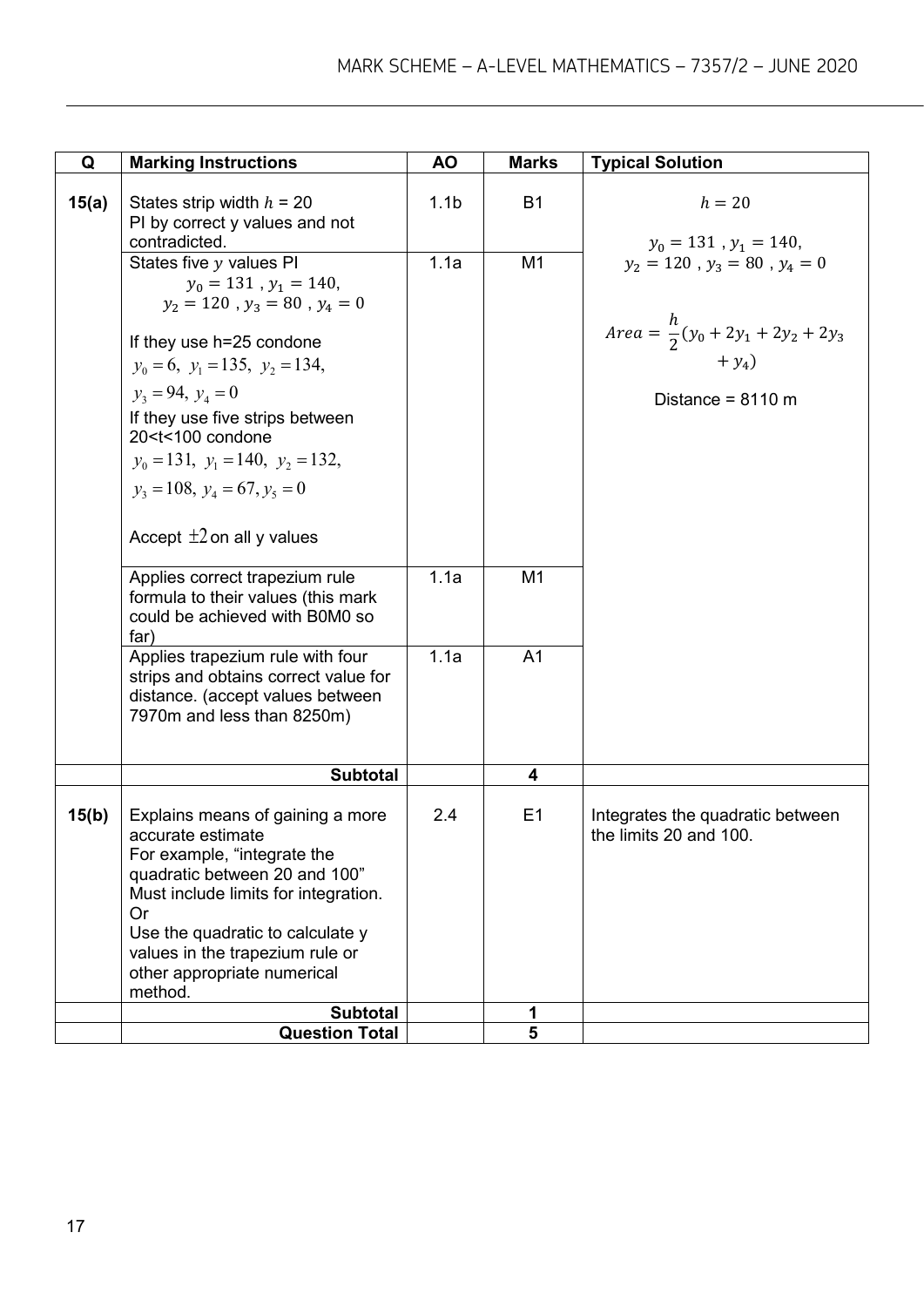| Q  | <b>Marking Instructions</b>                                                                                                                                | AO               | <b>Marks</b>   | <b>Typical Solution</b>                                                                 |
|----|------------------------------------------------------------------------------------------------------------------------------------------------------------|------------------|----------------|-----------------------------------------------------------------------------------------|
| 16 | Uses $s = ut + \frac{1}{2}at^2$ for particle A<br>With $u=0$ t=5 and a=g<br>(g can be 9.8 9.81, or 10)                                                     | 3.1 <sub>b</sub> | M <sub>1</sub> | $s = ut + \frac{1}{2}at^2$<br>$s = h, a = g, u = 0$ and $t = 5$                         |
|    | Finds $h$ in terms of $g$<br>Condone use of g, 9.8, 9.81, or 10<br>Can achieve this mark for<br>$h = 12.5g, 122.5, 122.625, 125$                           | 1.1 <sub>b</sub> | A <sub>1</sub> | $h=\frac{25}{3}g$<br>$kh = \frac{1}{2}g(5-t)^2$                                         |
|    | Uses $kh = ut + \frac{1}{2}at^2$ for particle B<br>With $u=0$ and $a=g$<br>(g can be 9.8 9.81, or 10)                                                      | 1.1a             | M <sub>1</sub> | $\frac{25}{2} gk = \frac{1}{2} g(5-t)^2$<br>$5\sqrt{k} = 5 - t$ , since $0 \le t \le 5$ |
|    | Deduces "time for $B" + t = 5$                                                                                                                             | 3.3              | <b>B1</b>      | $t = 5(1 - \sqrt{k})$                                                                   |
|    | Eliminates h and completes<br>reasoned argument to obtain<br>$t = 5(1 - \sqrt{k})$<br>with consistent use of g or value for<br>g and no slips<br><b>AG</b> | 2.1              | R <sub>1</sub> |                                                                                         |
|    | <b>Total</b>                                                                                                                                               |                  | 5              |                                                                                         |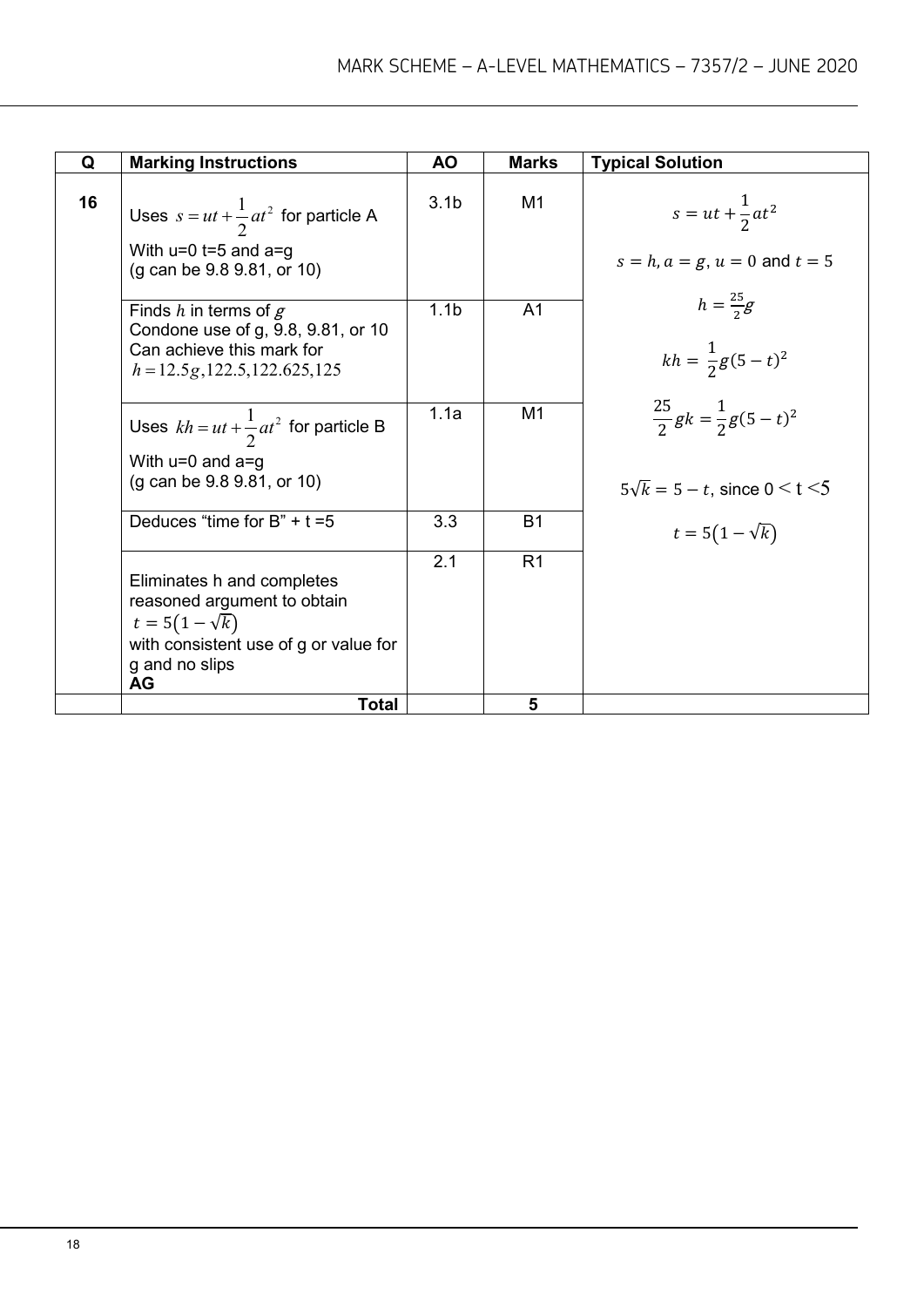| Q  | <b>Marking Instructions</b>                                                                                                                                | <b>AO</b>        | <b>Marks</b>   | <b>Typical Solution</b>                                                             |
|----|------------------------------------------------------------------------------------------------------------------------------------------------------------|------------------|----------------|-------------------------------------------------------------------------------------|
| 17 | Models vertical motion using a<br>suitable constant acceleration<br>equation, to find the time of flight.<br>Condone consistent sine/cosine<br>error       | 3.3              | M1             | Vertically:<br>$0 = t \times u \sin \theta - 0.5 \times g \times t^2$               |
|    | Obtains correct equation or<br>inequality for t<br>Must use g not numerical value                                                                          | 1.1 <sub>b</sub> | A <sub>1</sub> | $t = \frac{2u\sin\theta}{g}$<br>Horizontally:                                       |
|    | Models horizontal displacement<br>Condone consistent sine/cosine<br>error                                                                                  | 3.3              | M1             | $x = u t \cos \theta$<br>$x = u \frac{2u \sin \theta}{g} \cos \theta$ ,             |
|    | Obtains correct equation or<br>inequality to model horizontal<br>displacement                                                                              | 1.1 <sub>b</sub> | A <sub>1</sub> | using $\sin 2\theta = 2\sin \theta \cos \theta$<br>$x = \frac{u^2 \sin 2\theta}{a}$ |
|    | Eliminates $t$ , where t is time of flight,<br>from their horizontal and vertical<br>models to obtain an expression in<br>terms of u, g and $\theta$ only. | 3.4              | M <sub>1</sub> | Since $x \geq d$                                                                    |
|    | Completes reasoned argument to<br>obtain stated result. Must justify<br>stated inequality must have used<br>correct resolution of u throughout             | 2.1              | R <sub>1</sub> | $\frac{u^2 \sin 2\theta}{g} \ge d$<br>$\sin 2\theta \geq \frac{dg}{u^2}$            |
|    | <b>Total</b>                                                                                                                                               |                  | 6              |                                                                                     |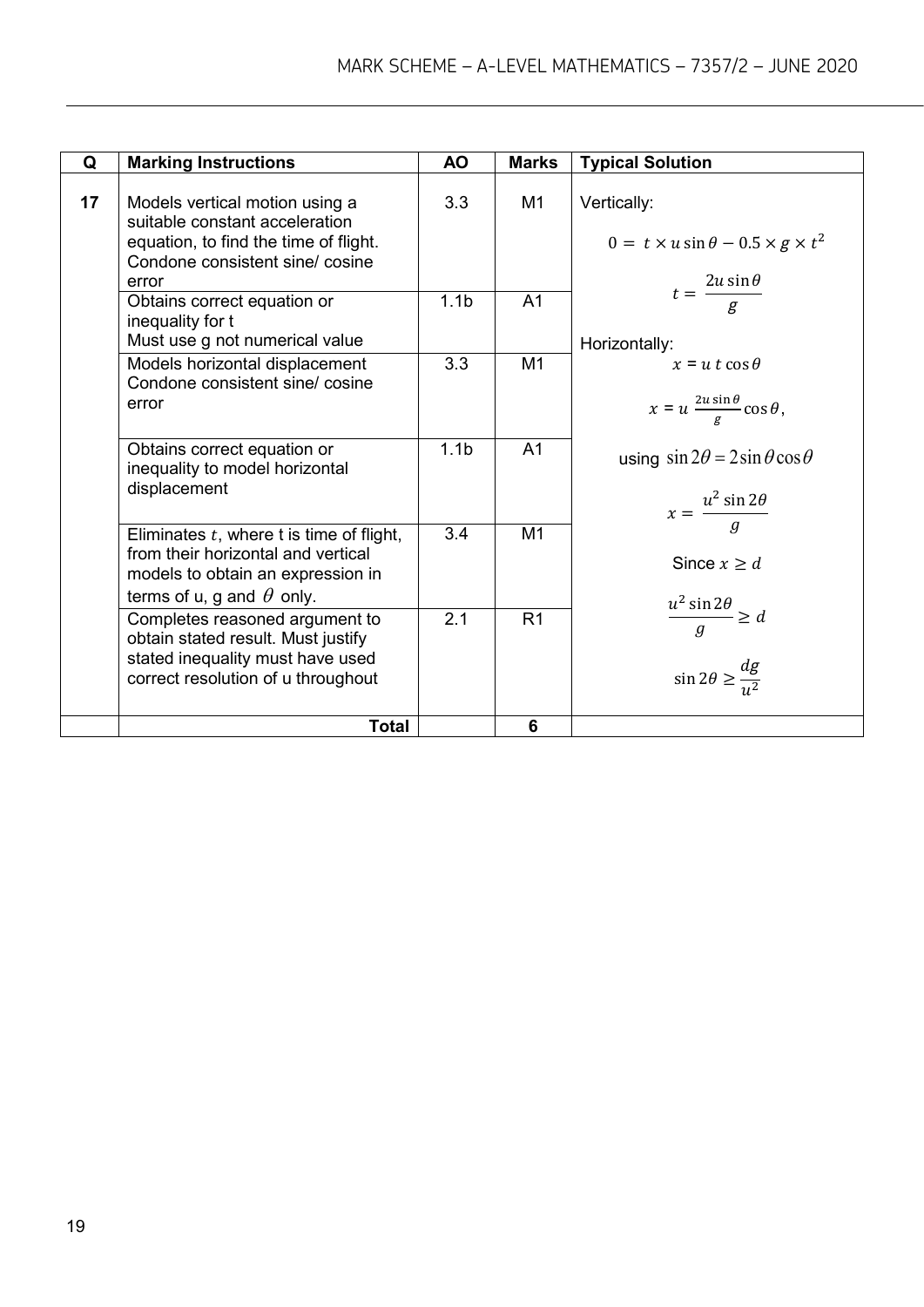| Q         | <b>Marking Instructions</b>                                                                                                                                    | <b>AO</b>        | <b>Marks</b>   | <b>Typical Solution</b>                                                                |
|-----------|----------------------------------------------------------------------------------------------------------------------------------------------------------------|------------------|----------------|----------------------------------------------------------------------------------------|
| 18(a)     | Uses $F = ma$ to form a four-term<br>equation with at least three<br>correct terms                                                                             | 3.3              | M <sub>1</sub> | $T-W\sin\theta - Friction = ma$<br>$T - mg \sin \theta - \mu mg \cos \theta = ma$      |
|           | condone consistent swapping of<br>sine/cosine                                                                                                                  |                  |                | $T - 0.2g(0.28) - 0.2\mu g(0.96)$                                                      |
|           | Obtains perpendicular component<br>of weight                                                                                                                   | 3.1 <sub>b</sub> | <b>B1</b>      | $= 0.2 \times \frac{543}{625} g$                                                       |
|           | Obtains parallel component of<br>weight                                                                                                                        | 3.1 <sub>b</sub> | <b>B1</b>      | $2g - T = 2 \times \frac{543}{625} g$                                                  |
|           | Recalls $F = \mu R$                                                                                                                                            | 1.2              | <b>B1</b>      |                                                                                        |
|           | Forms fully correct equation for<br>particle A<br>$T - mg \sin \theta - \mu mg \cos \theta = ma$<br>Obtains M1, B1, B1, B1, A1                                 | 1.1 <sub>b</sub> | A <sub>1</sub> | $2g - 0.2g(0.28) - 0.2\mu g(0.96)$<br>$= 2.2 \times \frac{543}{625} g$                 |
|           | Forms fully correct equation for<br>particle B<br>$2g - T = 2a$ or with acceleration<br>substituted                                                            | 3.3              | <b>B1</b>      | $0.192\mu = 2 - 0.056 - 1.911(36)$<br>$\mu = 0.17$                                     |
|           | Eliminates $T$ from their equations<br>of motion with $a \neq 0$                                                                                               | 3.4              | M <sub>1</sub> |                                                                                        |
|           | Shows at least one step leading to<br>given $\mu$ value AWRT 0.170<br>If exact values used throughout<br>with g=9.81 then $\mu = 0.17$<br>exactly              | 1.1 <sub>b</sub> | A <sub>1</sub> |                                                                                        |
|           | <b>Subtotal</b>                                                                                                                                                |                  | 8              |                                                                                        |
| 18(b)(i)  | Uses $F = ma$ with $T=0$ to form a<br>three-term equation with at least<br>two correct terms<br>condone consistent sine/cosine<br>error condone one sign error | 3.4              | M <sub>1</sub> | $-0.2 \times 9.81 \times (0.28)$<br>$-0.2(0.17) \times 9.81$<br>$\times (0.96) = 0.2a$ |
|           | Obtains a= -4.347792                                                                                                                                           | 1.1 <sub>b</sub> | A <sub>1</sub> | $a = -4.347792$                                                                        |
|           | <b>AWRT-4.35</b><br>Uses $v^2 = u^2 + 2as$ with u=0.5 and                                                                                                      | 3.4              | M <sub>1</sub> | Use $v^2 = u^2 + 2as$                                                                  |
|           | $v=0$ and their a value<br>Do not accept the following values<br>for $a$                                                                                       |                  |                | $0 = 0.25 - 8.696s$                                                                    |
|           | $a \ne 0, \frac{543}{625}g, 8.51424$<br>$a \neq 8.522928, 8.688$                                                                                               |                  |                | $s = 0.0288$ m                                                                         |
|           | Obtains 0.0288 m<br>Must have units<br>CAO                                                                                                                     | 3.2a             | A <sub>1</sub> |                                                                                        |
|           | <b>Subtotal</b>                                                                                                                                                |                  | 4              |                                                                                        |
| 18(b)(ii) | Describes assumption in context<br>of part (b)(i) eg No air resistance,<br>String does not obstruct block                                                      | 3.5 <sub>b</sub> | E1             | A does not reach the pulley before<br>coming to rest                                   |
|           | <b>Subtotal</b>                                                                                                                                                |                  | 1              |                                                                                        |
|           | <b>Question Total</b>                                                                                                                                          |                  | 13             |                                                                                        |